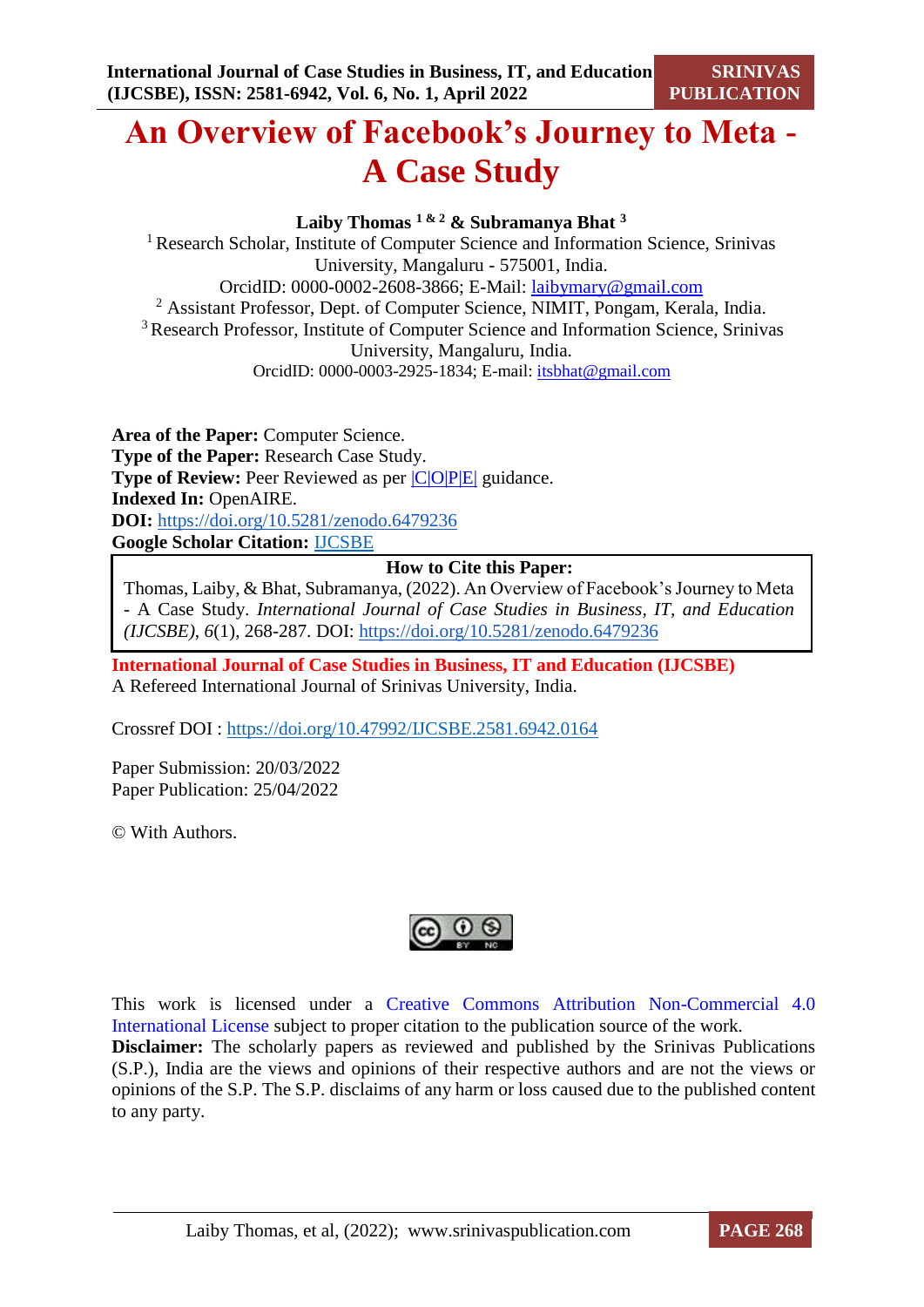# **An Overview of Facebook's Journey to Meta - A Case Study**

**Laiby Thomas 1 & 2 & Subramanya Bhat <sup>3</sup>**

<sup>1</sup> Research Scholar, Institute of Computer Science and Information Science, Srinivas University, Mangaluru - 575001, India.

OrcidID: 0000-0002-2608-3866; E-Mail: [laibymary@gmail.com](mailto:laibymary@gmail.com)

<sup>2</sup> Assistant Professor, Dept. of Computer Science, NIMIT, Pongam, Kerala, India.

<sup>3</sup>Research Professor, Institute of Computer Science and Information Science, Srinivas University, Mangaluru, India.

OrcidID: 0000-0003-2925-1834; E-mail: [itsbhat@gmail.com](mailto:itsbhat@gmail.com)

# **ABSTRACT**

**Purpose**: *Facebook has far more than 2.91 billion users worldwide, as of October 2021 by following its commitment to "Give people the power to build community and bring the world closer together". Machine learning as well as applied Machine learning helps people to get new contents and related stories. Machine learning (ML) is a technique for recognizing and drawing conclusions from data connections. Speech recognition systems can caption videos on Facebook using machine learning, making them more accessible. The Facebook research team is working with Machine learning technology to give its users the best services. Here an analysis has been done on the history of Facebook, major acquisition of Facebook, applications of AI in Facebook and Financial plans and challenges. The entire Facebook company will now be known as Meta. The Facebook app, on the other hand, will keep its name, and other apps will not be affected. Facebook is now known as 'Meta' because of its new focus which means 'after' or 'beyond' in Greek. However, Instagram, Facebook, WhatsApp, and Messenger are now all part of the 'Meta' company, much like Google's products are all part of the Alphabet company. Artificial intelligence, AI is really essential to Facebook.* 

**Approach:** *For this analysis, a sophisticated survey strategy based on secondary data was applied.*

**Findings:** *Based on the findings, it is clear that to provide high-quality service, Facebook uses leading edge artificial intelligence/machine learning technologies.*

**Originality:** *To identify the methodologies employed in the organization's services, a study is conducted based on the existing resources.*

**Paper Type:** *Descriptive Case Study Research*

**Keywords:** Facebook, Meta, Acquisitions, Machine learning, Artificial intelligence, SWOC Analysis

# **1. INTRODUCTION :**

Facebook is one of the social networking platforms in America, that allows people to get connected over a wide area. It has over 3 billion users. For many people it is not just a one -stop shop for all communication but its purpose is to "go where the eyes are" [1]. For the past 10 years, Facebook has led in terms of overall downloads. Facebook Messenger, WhatsApp, and Instagram are also there behind Facebook as second, third and fourth respectively [2]. More than 3 billion people across the world use Facebook's products to exchange ideas, lend assistance, and contribute to the greater good. Principles of Facebook are: Serve Everyone, Promote Economic Opportunity, Give People a Voice, Keep People Safe, Build Connection and Community, and Protects the Privacy [3]. Machine learning is one of the powerful technologies and Facebook has hundreds of people working on AI. In Facebook, Machine Learning can be considered as a method to reach conclusions from data. It deals with more than 2 billion stories each day, so that people can get connected together. All the research team of Facebook work together to solve all the technical issues.

Facebook relies heavily on machine learning and Applied Machine Learning. It allows users to find

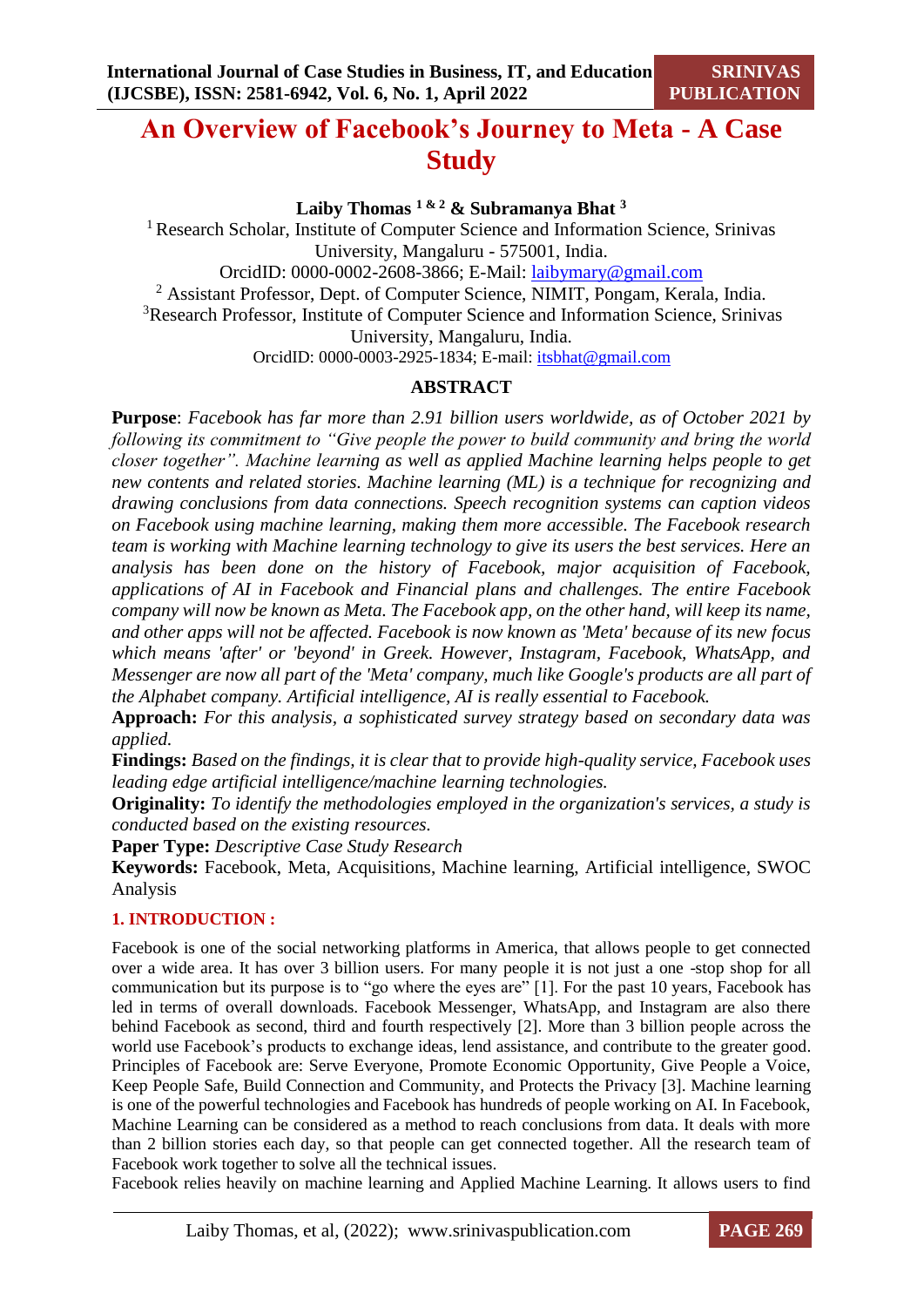fresh material and link to the stories that interest them the most. Facebook's machine learning and applied machine learning engineers and researchers produce new text understanding algorithms to keep spam and misleading information at bay, as well as machine learning algorithms such rank feeds, advertisements, and to search results. Facebook uses latest algorithms to read images and videos as well as speech recognition system for news feed. It also creates a new visual experience with interactive online photos [4].

# **2. RESEARCH RELATED WORK :**

Several studies on Facebook services have been conducted. The following table shows the list of related research works.

**Table 1:** Review of related works

| S. No          | <b>Concepts analysed/Contribution</b>                                                                                                                                                                                                                                                                                                                                                                                                          | Year | <b>Reference</b> |
|----------------|------------------------------------------------------------------------------------------------------------------------------------------------------------------------------------------------------------------------------------------------------------------------------------------------------------------------------------------------------------------------------------------------------------------------------------------------|------|------------------|
| 1              | A comparison study of staff and students is done to see how often<br>they are to use Facebook for personal or educational purposes in<br>higher education. Students are much more likely than professors to<br>use Facebook, and they are lot more amenable to using Facebook<br>and related technologies to help classroom work, according to the<br>findings. Faculty members are more likely to utilise "classic"<br>technology like email. | 2010 | $[5]$            |
| $\overline{2}$ | This article is a case study that shows how strategic leadership has a<br>huge impact on business operations and online services. This article<br>also examines the different Facebook's current position with that of<br>Google, which is attempting to enter the social networking business.                                                                                                                                                 | 2011 | [6]              |
| 3              | This article compares and contrasts the user interfaces of Facebook<br>and LinkedIn. LinkedIn focuses on professional self-promotion<br>whereas Facebook's focus is personal self-presentation.                                                                                                                                                                                                                                                | 2013 | $[7]$            |
| $\overline{4}$ | In this research a critical overview of Facebook has been conducted<br>by conducting a literature review. Authors provide future directions<br>to researchers as well as organizations and articles selected for<br>review is between 2006 and 2012.                                                                                                                                                                                           | 2013 | [8]              |
| 5              | In this work through questionnaires and survey on social networking<br>sites, the authors try to investigate the actual behavior of users on<br>social networking sites based on social psychology aspects.                                                                                                                                                                                                                                    | 2014 | [9]              |
| 6              | A summary of social networking's history, a detailed study on<br>various aspects of social media addiction and Facebook addiction<br>and how it influences the interpersonal relationships are discussed<br>here.                                                                                                                                                                                                                              | 2014 | $[10]$           |
| $\tau$         | The main focus of this paper is on Facebook's uses and abuses.<br>Authors pointed that people use Facebook for a lot many reasons<br>like maintaining relationships, new connections and to spend their<br>leisure time. They also state that people use Facebook to overcome<br>stress and for mental and sociological well-being.                                                                                                            | 2014 | $[11]$           |
| 8              | The factors that influence people's perceptions of trustworthiness on<br>social media platforms are investigated in this study.                                                                                                                                                                                                                                                                                                                | 2015 | $[12]$           |
| 9              | The effect of Facebook use on student academic achievement is<br>investigated. Examine how Facebook usage is influenced by                                                                                                                                                                                                                                                                                                                     | 2015 | $[13]$           |

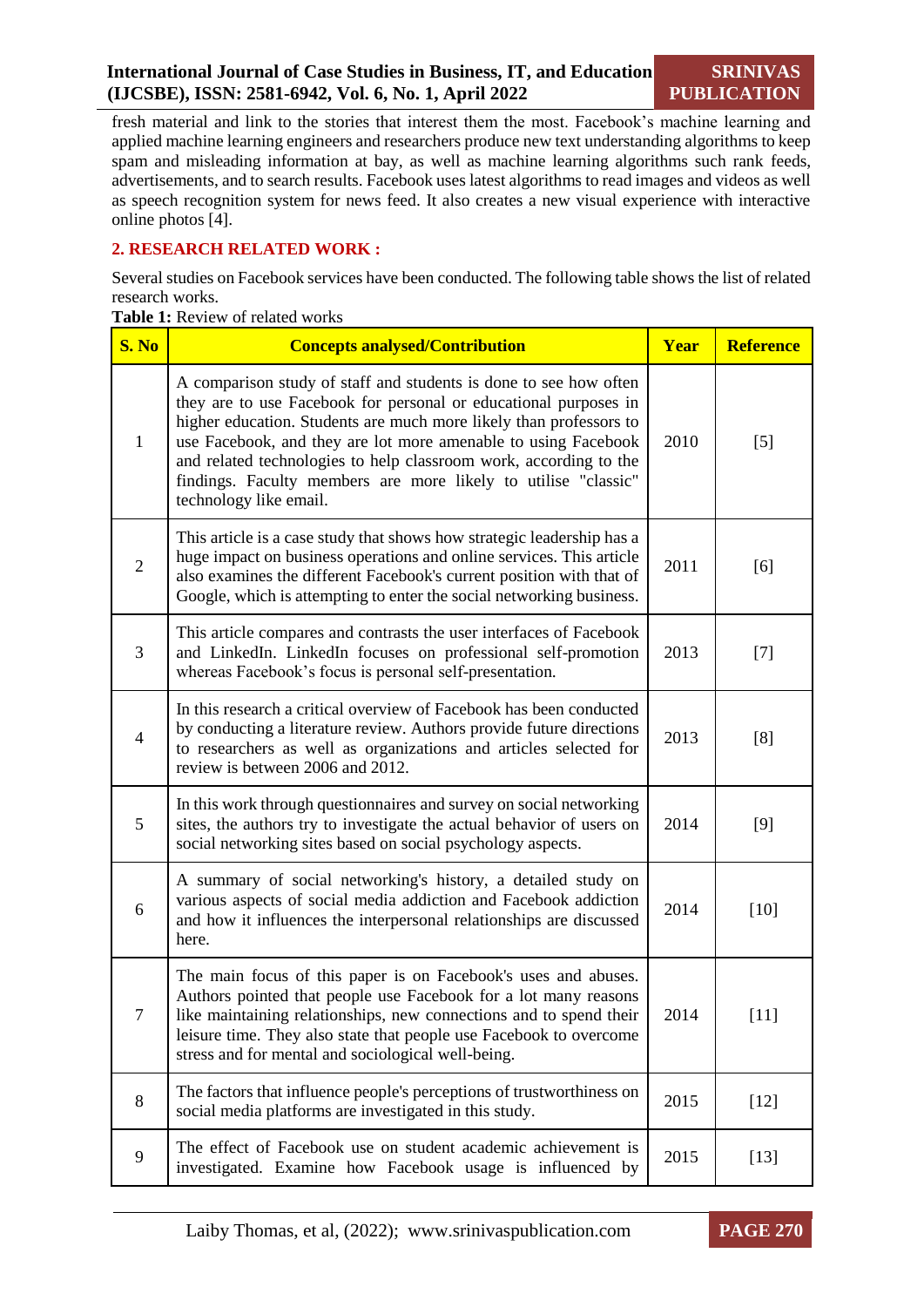|    | <b>International Journal of Case Studies in Business, IT, and Education</b><br>(IJCSBE), ISSN: 2581-6942, Vol. 6, No. 1, April 2022                                                                                                                                                                                                                                                                                                       | <b>SRINIVAS</b><br><b>PUBLICATION</b> |        |
|----|-------------------------------------------------------------------------------------------------------------------------------------------------------------------------------------------------------------------------------------------------------------------------------------------------------------------------------------------------------------------------------------------------------------------------------------------|---------------------------------------|--------|
|    | socialisation. Through a study, researchers looked into the<br>relationship between academic performance and Facebook use<br>among students.                                                                                                                                                                                                                                                                                              |                                       |        |
| 10 | The purpose of this article is to look at how people use different<br>types of social networking sites. It will look on the effect of social<br>media on teaching and learning. The findings reveal that there is a<br>significant role for social media in student learning process.                                                                                                                                                     | 2016                                  | $[14]$ |
| 11 | The use of social networking sites (SNSs) for behavioural change<br>was studied in greater depth. The problems that social media can<br>have to one's health are also investigated here.                                                                                                                                                                                                                                                  | 2016                                  | $[15]$ |
| 12 | This research paper focuses mainly on the positive and negative<br>aspects of social media. They emphasized how social media<br>platforms will have a broad impact on society especially how they<br>influence health, business, education, society and youth.                                                                                                                                                                            | 2017                                  | $[16]$ |
| 13 | The study's goal was to look into the impact of Facebook usage on<br>staff performance. The analysis revealed that using Facebook<br>during work hours has a considerable impact on employee<br>productivity.                                                                                                                                                                                                                             | 2017                                  | $[17]$ |
| 14 | This paper presents various approaches followed by Facebook using<br>Machine learning as well as Deep Learning techniques. By applying<br>these techniques user experiences can be improved and many<br>researches are done by Facebook in this area. In this paper authors<br>also try to provide an overview of various design challenges as well<br>as opportunities in this field.                                                    | 2019                                  | $[18]$ |
| 15 | The main goal of this research is to find out how faculty members in<br>a higher education institution use social media, and how they use it<br>to benefit their teaching style. A survey of faculty members at two<br>separate Indian central institutions was done. The findings reveal<br>that social media, particularly Facebook, has grown extremely<br>popular among college teachers and is mostly utilized for<br>communication. | 2019                                  | $[19]$ |
| 16 | This study outlines the evolution and concept of academic social<br>networking sites, as well as a detailed assessment of empirical<br>studies on the same. Their work also discusses the issues in using<br>such sites as well as their unique contribution towards higher<br>education.                                                                                                                                                 | 2019                                  | $[20]$ |
| 17 | According to the findings, using online social media for blended<br>learning had a substantial influence on teaching learning process.<br>Students become more dynamic, innovative as a result of using<br>online social media platforms for learning.                                                                                                                                                                                    | 2020                                  | $[21]$ |
| 18 | Based on a survey, the authors describe the findings of their research<br>on the digital skills obtained by young people from Facebook. It is<br>found that students would be more engaged and determined in their<br>academics if more social networking sites were used in their<br>classroom.                                                                                                                                          | 2020                                  | $[22]$ |

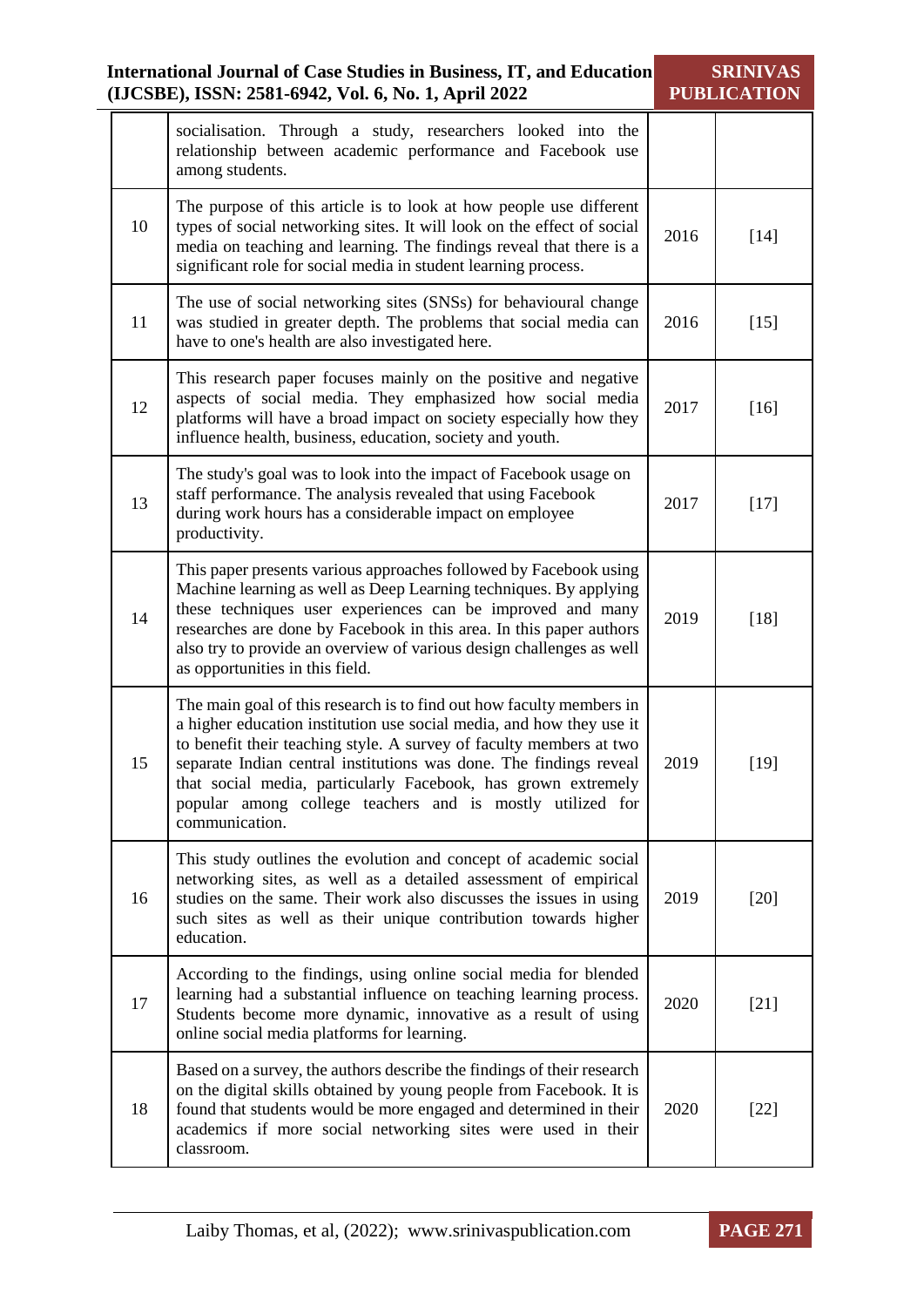|    | International Journal of Case Studies in Business, IT, and Education<br>(IJCSBE), ISSN: 2581-6942, Vol. 6, No. 1, April 2022                                                                                                                                                                                                                                                                                                                                                                                                                                                                                                                             |      | <b>SRINIVAS</b><br><b>PUBLICATION</b> |
|----|----------------------------------------------------------------------------------------------------------------------------------------------------------------------------------------------------------------------------------------------------------------------------------------------------------------------------------------------------------------------------------------------------------------------------------------------------------------------------------------------------------------------------------------------------------------------------------------------------------------------------------------------------------|------|---------------------------------------|
| 19 | The authors explored the impact of Facebook addiction on<br>productivity, as well as physical and social health. The impacts of<br>specific personality traits on Facebook addiction are moderated by<br>mental health.                                                                                                                                                                                                                                                                                                                                                                                                                                  | 2021 | $[23]$                                |
| 20 | This research is a first approach to understand the business model<br>transfer from Facebook to Meta. Meta is putting a lot of effort into<br>developing hardware and software to make the metaverse more<br>accessible to the general public. Facebook's remarkable rise over the<br>previous two decades has shaped one of the most well-known<br>corporate success stories. Meta has once again exhibited great<br>entrepreneurial activity by saying that the firm will employ its<br>existing capabilities, processes, and alliances to shift the adjacent<br>BM into a more virtual future by advancing a bold vision to develop<br>the metaverse. | 2022 | $[24]$                                |
| 21 | In this research various data mining techniques are applied on<br>Facebook data and various machine learning techniques are used to<br>analyse various attributes of the datasets.                                                                                                                                                                                                                                                                                                                                                                                                                                                                       | 2022 | $[25]$                                |

The contributions of various researchers on Facebook are shown in the table above. The rise of technology and the global expansion of the internet have both aided in the widespread use of social networking sites. The constant increase in users was influenced by an increase in smartphone users, reduced internet pricing, and other factors. The review focused on empirical publications about Facebook that were published in scholarly journals or publications. We conducted a thorough analysis in this domain from 2010 to 2022 to find the major topic areas to structure our evaluation. Our background research is primarily focused on an overview of Facebook, Machine Learning applications in Facebook, and the usage of Facebook in the Education sector, along with other fields.

# **3. RESEARCH GAP :**

This case study investigates the publicly available data about the Facebook firm and its applications. Many researchers have researched and studied it from many perspectives, yet there is still much to be explored. This research intends to do a research on various areas like history of Facebook, their competitors as well as major acquisitions.

#### **4. RESEARCH AGENDA :**

The following is a list of potential research agenda:

- (1) What is the significance of understanding the history and major acquisitions by the company?
- (2) What suggestions do you have for improving corporate responsibility?
- (3) What is the role of artificial intelligence in its services?
- (4) What are Meta's advantages, disadvantages, opportunities, and challenges?

# **5. OBJECTIVES OF STUDY :**

This research looks into the numerous publicly available information on Facebook as well as Facebookowned services.

The study's goals and objectives are as follows: -

- (1) To study the history and development phases of Facebook.
- (2) To familiarize major acquisitions of Facebook.
- (3) To get a better understanding of how machine learning applications work with the most popular Facebook services.

(4) To investigate Facebook's corporate social responsibility (CSR) policies and operations in this area.

- (5) To evaluate Facebook as an organization through SWOC analysis.
- (6) To provide recommendations and suggestions to improve the services and products by Facebook.

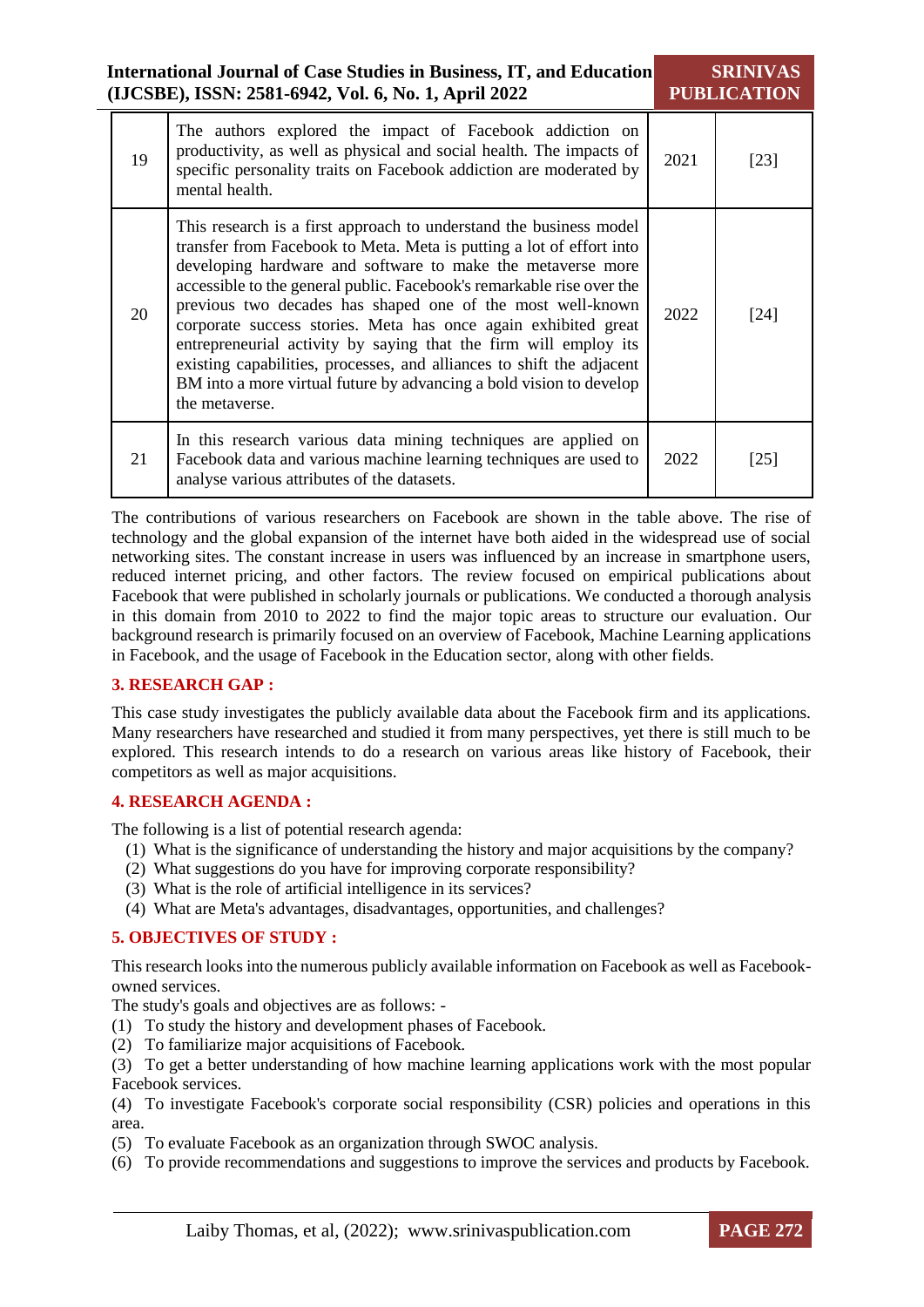#### **6. OVERVIEW OF FACEBOOK :**

#### **6.1 Mission and Vision:**

Facebook's general objective is given by the statement that follows - Give people the power to build community and bring the world closer together. The vision statement is - People use Facebook to stay connected with friends and family, to discover what's going on in the world, and to share and express what matters to them. New tagline for Facebook is "bring the world closer together" [26] and over 3 billion people worldwide utilize their services to share ideas, lend assistance, and create a change [3].

#### **6.2 History of Facebook:**

Facebook is a social network that has millions of users, connecting with each other around the globe. It was originally launched in the name "Face Mash" in October 2003 and afterwards changed to "The Facebook" in February 2004. "The Facebook" was founded by Mark Zuckerberg, one of the students in Harvard University, with the help of his fellow roommates in that college. At first, it was only given access to the students in Harvard, but then expanded its access to the colleges nearby in Boston, and then generally expanded to most of the universities and colleges in the USA and Canada. After this expansion, a person along with his email address was able to login into the website. The only requirement was to be above 13 years of age. At the beginning, it was just a student directory which featured photos and basic information of the student. A "facebook" is a common web directory which universities have which store information about the student [27]. Mark Zuckerberg declared the rebranding of Facebook Inc. as Meta in October 2021.

#### **6.2.1 2003–2006:**

While at Harvard University in yr.2003, Zuckerberg create a web site Facemash. The site used pictures culled by the online face books of 9 Houses, displaying 2 next to each other at a moment and asking viewers to select the hotter individual, similar to Hot or Not. Facemash received four-hundred and fifty visitors and twenty-two-thousand photo views in its initial 4 hours. The website was shared to various campus groups before being taken down by Harvard administration some days later on. Zuckerberg faced expulsion and have been charged with security breaches, copyright violations, and invasions of personal privacy. The charges have been ultimately withdrawn [28]. Zuckerberg formed The Facebook on February 4, 2004, with the domain name thefacebook.com [29]. After obtaining the website name as Facebook.com in yr.2005 for 2.0 lakh US dollars, the firm eliminated "the" from its name [30]. About Face Corporation has previously owned the domain. Accel Partners financed 12.7 million dollars in Facebook in May 2005, with Jim Breyer [31] contributing 1 million dollar of his personal account. In September 2005, a high-school edition was created [32].

#### **6.2.2 2006–2013:**

The transition to Facebook's second phase as a media text occurred in the 2006.In this phase Facebook increased access to the world outside of education. In addition, starting in 2006, a rush of new features was released that drastically changed Facebook. By 2006 May Facebook had opened up to workers of some specific firms including Microsoft and Apple, at the same time it ceased to be a purely educational platform. It became open to anybody above the age of 13 in September that year. Facebook was defined as a social utility which connects you with the community around you, on the welcome page. Moreover, Facebook was made available in languages other than English such as Spanish, German, Japanese, Chinese, and Korean in 2008. Facebook has been available in over 70 languages since 2009, which include Latin, and has an existence on every continent except Antarctica. When Facebook became public on New York Stock Exchange on 18th of May, yr.2012, the company's structure changed as well [33].

Facebook stated on November 15, 2010, that it had paid the American -Farm -Bureau -Federation an undisclosed fee for the domain name fb.com [34]. During February in yr.2011, the Facebook declared its plans to shift its offices to the former Sun Microsystems site at Menlo Park, in California [35]. In March 2012, Facebook launched App Center, a marketplace that sells Facebook-based applications. The store has been supposed to work on Android phones, mobile web browsers and iPhones [36]. Zuckerberg declared at the beginning of October yr.2012 that Facebook has 1.0 billion monthly users [37], with mobile users of six-hundred million, photo uploads of 219.0 billion, and friend connections

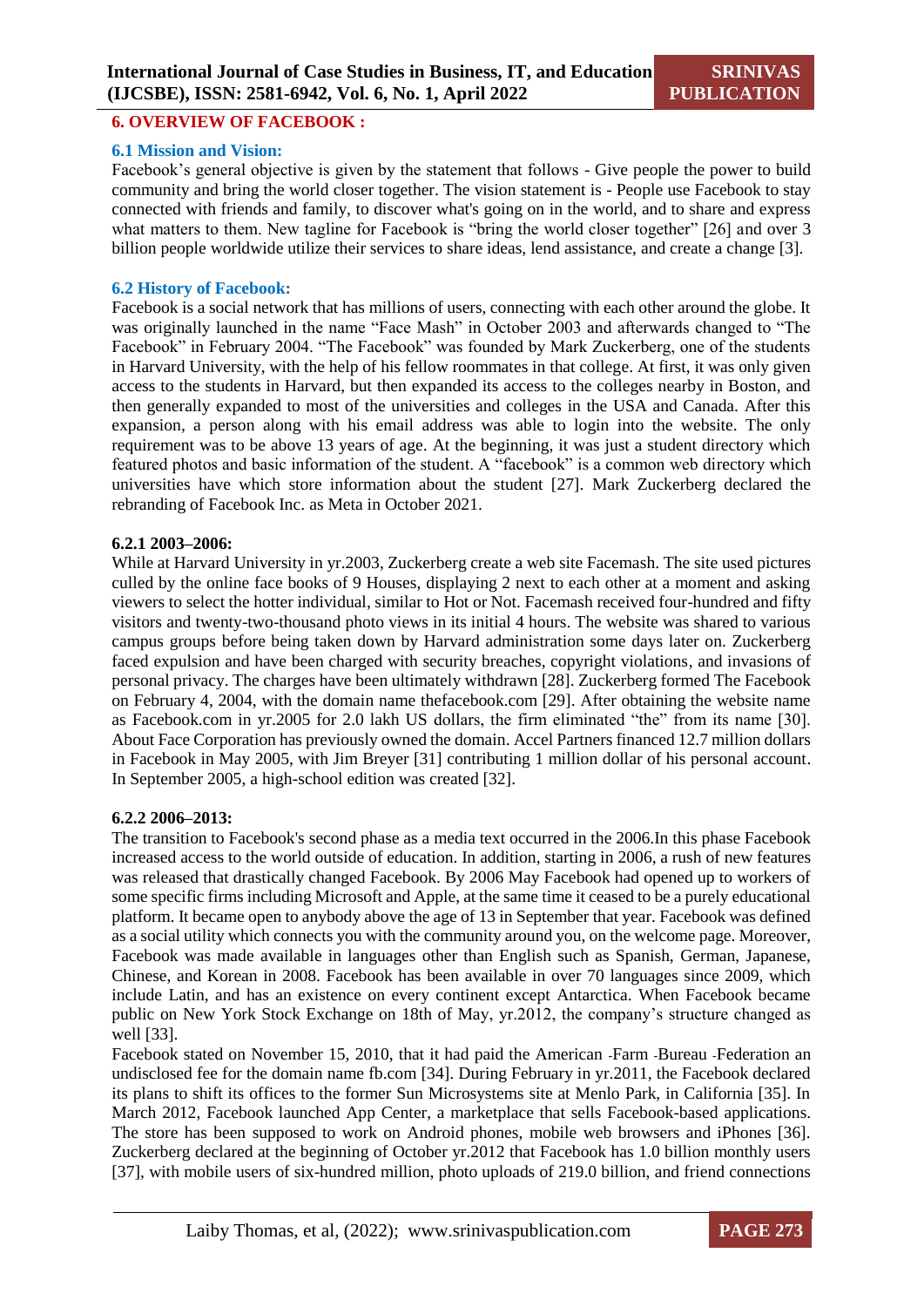of 140.0 billion [38].

## **6.2.3 2013–2014:**

Facebook Graph Search was launched on January 15, 2013, and it contains information of its site to present customers with a precise answer instead of a link to an answer [39]. In 3rd April, yr.2013, Facebook announced Facebook Home, a user-user interface layer for Android handsets that allows for more in-depth interaction with the site. In yr.2013 and yr.2014, Facebook purchased Atlas, an advertising platform and LiveRail a video marketing platform. Instagram which was bought in yr.2012, WhatsApp in yr.2014, Oculus VR in yr.2014 and LiveRail in yr;2014 are a few of Facebook's highprofile acquisitions (2014) [40].

# **6.2.4 2015–2020:**

The Ads API was renamed the MAPI (Marketing API) in 2015, which might be regarded as an attempt by Facebook to widen the scope of its marketing goals by emphasizing the site's function as a marketing development platform [41]. In 12'th of April, yr.2016, Zuckerberg unveiled his ten-year strategy that was based on priority areas: global connectivity, artificial intelligence, and virtual and augmented reality [42]. Sheryl Sandberg, Facebook's COO, declared plans to open Station F, a business incubator campus in France, Paris, on January 17, 2017 [43]. Facebook released Portal and Portal Plus (Portal+) smart displays in November 2018. They are (intelligent personal assistant service) Alexa-enabled. The smartphone comes with a video chat features that works together with Facebook Messenger [44]. The corporation presented its new vision on May 2, 2019, at F8, with the motto "the future is private" [45]. On October 25, 2019, Facebook News was established, which offers chosen stories from news organizations [46]. Facebook began merging Instagram's directly messaging service with its personal Messenger for both Android devices and iOS on August 14, 2020 [47].

#### **6.2.5 2020–present:**

Facebook briefly enhanced the importance of ecosystem quality in its news feed algorithm after the 2020 US presidential election [48]. As it switches its attention to constructing the metaverse, Facebook owner, Inc. changed its corporate name to Meta Platforms, Inc., or simply Meta, in October 2021. This transformation, which is similar to the founding of Alphabet as Google's parent firm in yr. 2015, will not change the name of the Facebook social networking site [49]. On November 2, 2021, Facebook declared that it would stop working its facial identification technology and delete data from over a user's of billion [50].

# **7. MAJOR ACQUISITIONS OF FACEBOOK :**

Facebook is a social networking platform that allows users to connect with one another. It was initially intended primarily for college students, but in about 10 months, it had grown to one million users. In the year 2021, Facebook will have approximately 3 billion members! This figure excludes Facebook's acquisitions such as WhatsApp and Instagram. Mark Zuckerberg has bought nearly 92 companies during this period of rapid expansion. WhatsApp Messenger was the company's largest acquisition to date, and it also bought Instagram and Oculus Virtual Reality.

The Facebook's minor acquisitions include fb.com the domain name which it acquired for \$8.50 million in November yr.2010, and the other platforms Drop.io, which it bought for \$10 million in October yr.2010.However, in January yr.2018, Facebook acquired confirmo.io, a Boston-based governmentprovided ID verification platform, as well as Bloomsbury AI and RedKix in July 2018.In 2019there were only two acquisitions GROKSTYLE and Chainspace in February. In 2019 Sept. to Nov. yr.2020 Facebook made several large-ticket purchases, like CTRL-Labs and Giphy [51].

By using Facebook's products, people may share their thoughts, ideas, images, and videos, as well as stay connected. Facebook's products are Facebook, Messenger, WhatsApp, Oculus and Instagram, and much more. Facebook allows people to connect, explore, share, and communicates with each another on computers and mobile devices. People can interact with each other through Facebook and using Instagram people can share their photos and videos. Through Messenger users can communicate with each other, among groups through many platforms as well as devices. Through WhatsApp people can send messages across the world so that they can keep in touch. People can use the Oculus virtual reality system and tools to start a truly interactive and immersive environment to learn, play games, train,

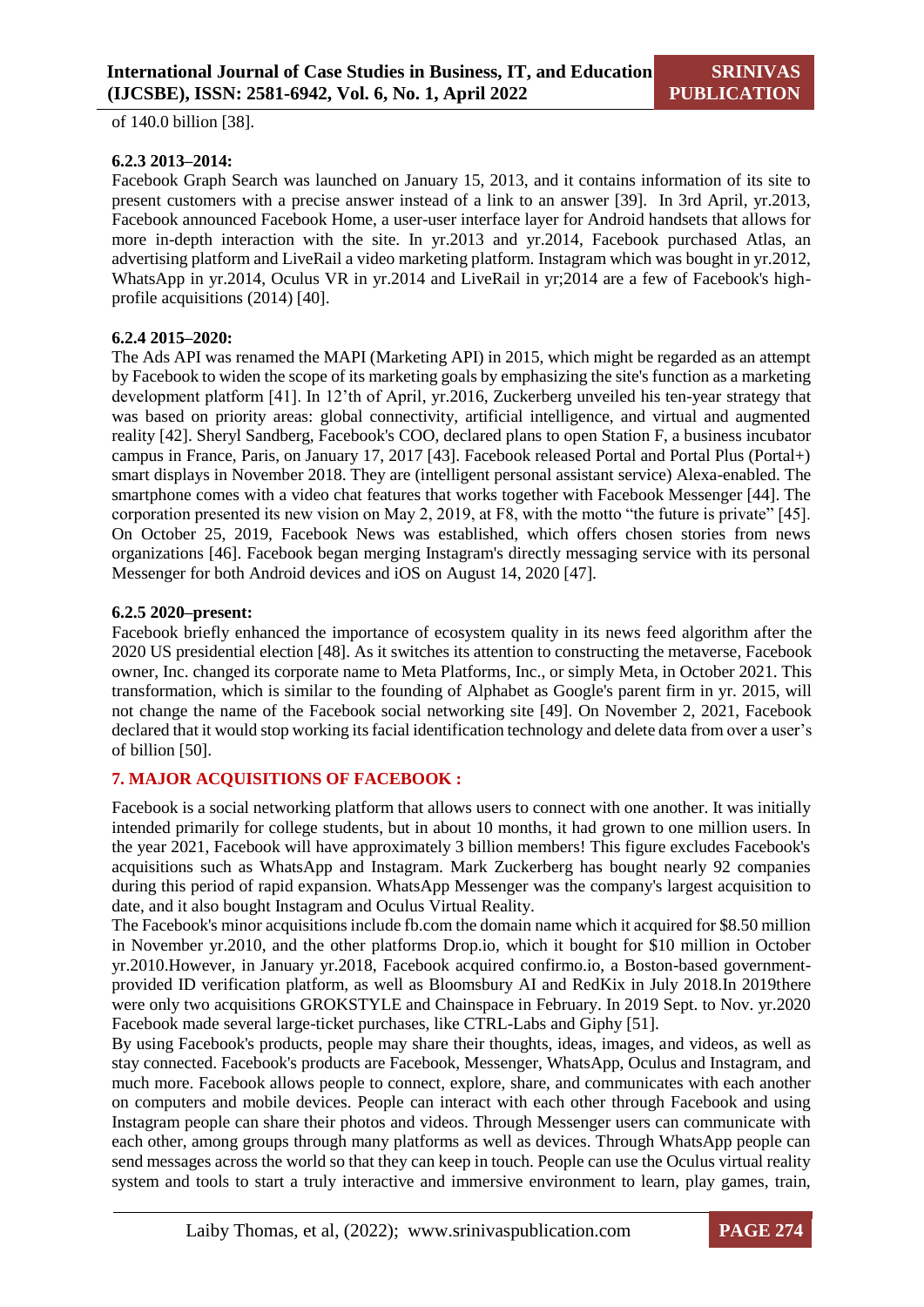consume material, and communicate with others. Facebook's corporate culture is defined by creativity, dramatic changes, and new innovations [52]. The following are just a few of the top firms that Facebook has acquired.

#### **7.1 Instagram**



Instagram have been started by Mike Krieger and Kevin Systrom in yr.2010 as a social media platform for sharing videos and photos [53]. The Instagram app allows users to edit, publish, and tag videos and photos. Until Meta bought it in 2012, the company remained autonomous. When Meta bought Instagram, the photo-sharing site was the key draw for many other investors. Instagram, according to some estimates, gets larger revenue from ads than its main business. Meta when purchasing Instagram, they decide to work as a separate platform. According to Meta's decision at the time of acquisition Instagram is working independently as a separate platform [54].

#### **7.2 WhatsApp**



WhatsApp, a text-messaging service, was invented by Brian Acton and Jan Koum, who had done together at Yahoo for twenty years. WhatsApp joined with Facebook in yr.2014, with a cost of \$19.0 billion and yet it continues to exist as a standalone app with the objective of building a global messaging service that works swiftly and consistently. Users can now send and receive lot of data, including text, photos, videos, documents, and location data, and also to make and receive phone calls, using their software. WhatsApp provide end-to-end encryption and hence it can be used to share user's personal moments as well. Its main aim is to allow people to freely interact each other across the world [55].

#### **7.3 Oculus VR**



The Oculus Rift, a virtual reality headgear designed specifically for video games, was released in 2012.Facebook Inc. bought this virtual reality technology business in March 2014, shortly after it bought WhatsApp and it cost \$2.0 billion to buy it. In November 2015, they joined along with Samsung to develops a Samsung Gear VR for Samsung Galaxy smartphones. Facebook wants 1 billion VR headsets with people by 2020[53]. Meta's acquisition of Oculus VR gave them a quick presence in the virtual reality market at a time when interest in the technology was exploding among developers [54].



Onavo is an Israeli firm that does web analytics on other mobile applications to detect client

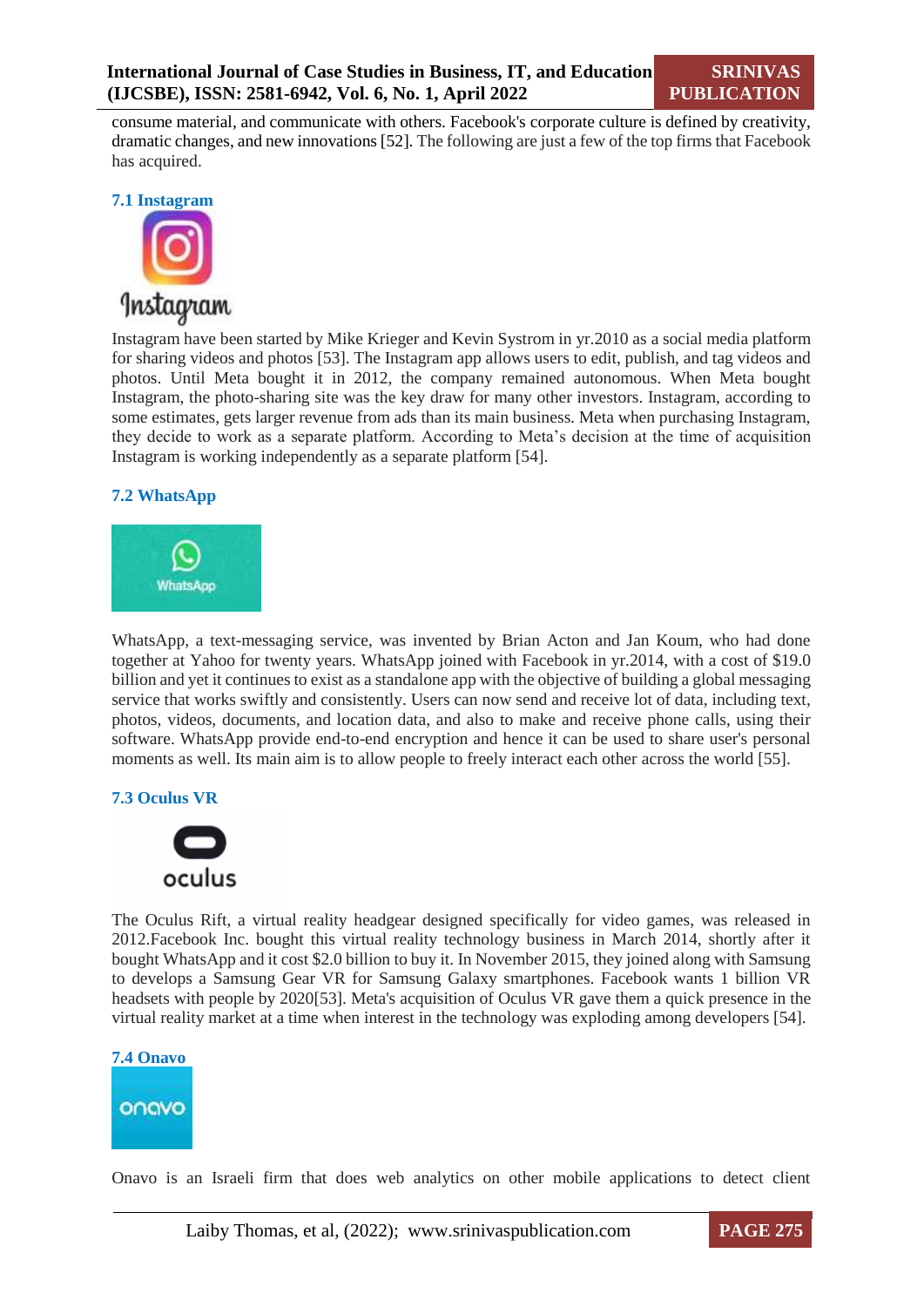consumption. It was founded in 2010 and in October 2013, Meta purchased Onavo for an undisclosed sum believed by some experts to be between \$100 million and \$200 million. Onavo was a stand-alone company at the time of the acquisition. Despite the fact that Onavo was not one of Meta's larger investments, its expertise could well have allowed Meta to make crucial assumptions about which additional companies and apps to obtain. On a few cases, Onavo was labeled as spyware, prompting Meta to pull the programme by both the Android and iOS app stores in the face of protest [54].

#### **7.5 Beluga**



Meta bought Beluga, a texting software service provider which was founded in 2010.It is a Messaging service acquired on March 2, 2011 and its cost is undisclosed. It was purchased by Meta for an undisclosed value during the startup's funding process. Facebook acquired the technology that would later become the hugely popular Messenger platform when it purchased Beluga. Meta was able to extend its offerings while also eliminating a possible competitor [54].

#### **8. APPLICATIONS OF MACHINE LEARNING TECHNOLOGY ON FACEBOOK :**

To function, the whole business depends on data. Data-driven decisions are becoming more important in making sure that the company stays competitive or not. Machine learning has the ability to unlock the value of consumer and corporate data and allow companies to get decisions that keep them prominent [56]. Many firms have effectively adopted artificial intelligence (AI) and machine learning to raise and enhance customer satisfaction by over 10%, demonstrating that machine learning is transforming the marketing field. According to Forbes, 57% of enterprise leaders feel that increasing customer experiences and support will be the most critical growth benefit of AI and ML [57]. Machine learning is a growing technology that serves all types of businesses in all industries. The applications are endless. From transportation to cyber security, healthcare to financial services and marketing to government, machine learning can assist any business react to go towards an adaptive way [58].

Facebook's classification, ranking, and content interpretation capabilities all rely on machine learning. These include things like your news feed, advertisements, search, categorizing goods, recognizing people's faces, and translation from one language to another. You'll need to cooperate with the company's internal divisions to accept their use case and also have the AI/ML experts identify the best ML algorithms for said use case to build a platform like Facebook's. The best model is determined by factors such as interpretability, simplicity, accuracy, speed, and scalability [59].

Figure 1 depicts Facebook's AI ecosystem in action. The first layer entails the integration of key machine learning technologies like PyTorch, ONNX and Caffe2. Workflow management and FB learner deployment are included in the second tier, while server administration, storage management, and network strategy are included in the third layer [60].



**Fig. 1:** AI in Facebook [61]

Today, Facebook is the most popular social networking platform, and it collects a large amount of data from its users on a daily basis, which it must store, process, and analyze, additionally based on user profiles and interests, present friend recommendations and events. The sort of behavior as well as the ML/DL algorithm used in Facebook are shown in Table 2.

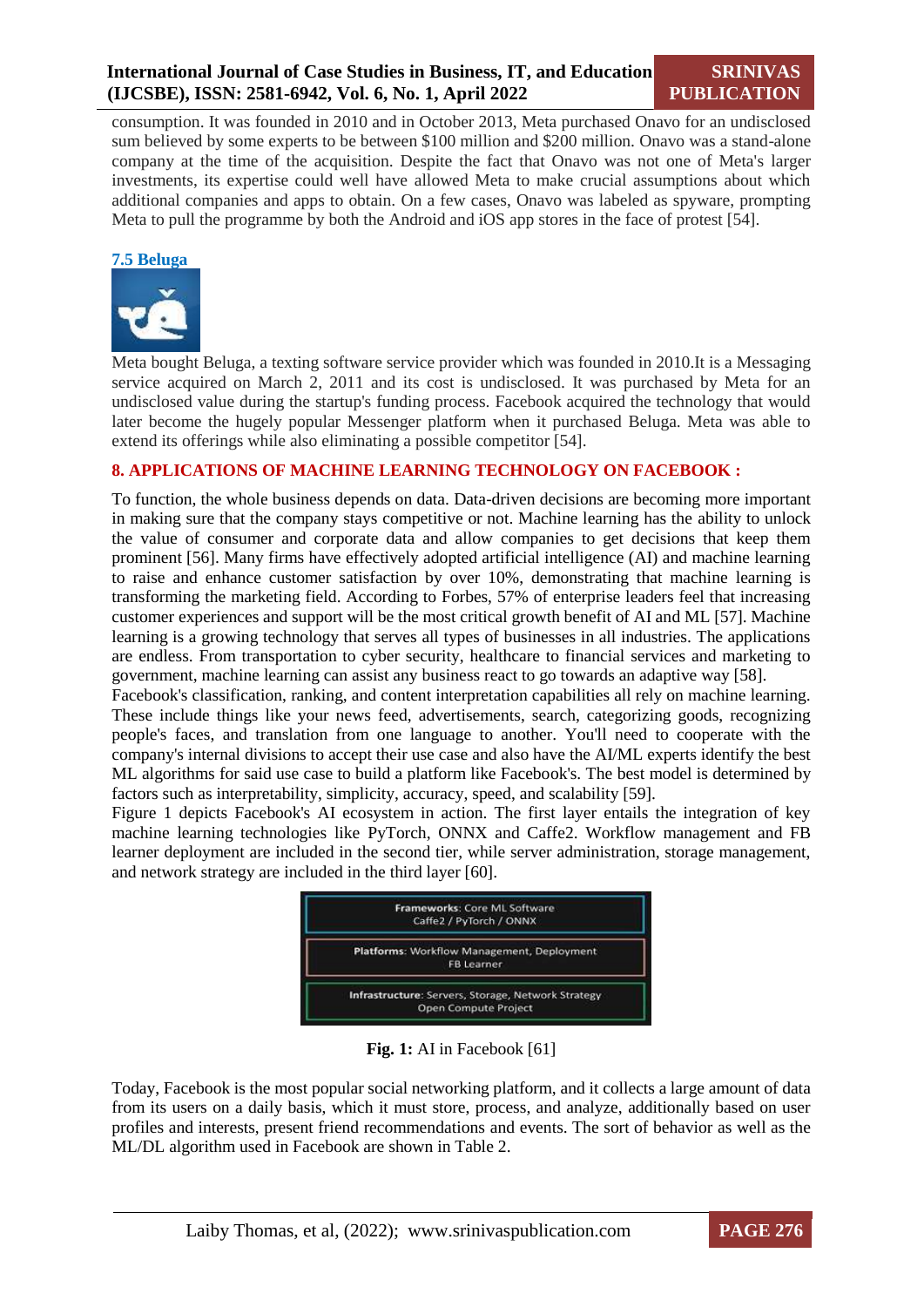#### **Table 2:** ML/DL Algorithms used in Facebook [61]

| Kind of activity                                          | ML/DL algorithm used                                         |
|-----------------------------------------------------------|--------------------------------------------------------------|
| Newsfeed, ads, search and sigma                           | Multilayer perceptron                                        |
| Sigma                                                     | General Classification and Gradient Boosted<br>Decision Tree |
| Lumos                                                     | Convolutional Neural Networks (CNN)                          |
| Text understanding, translation and speech<br>recognition | Recurrent Neural Networks (RNN)                              |
| Recommendation to users                                   | Collaborative Filtering                                      |
| Textual analysis                                          | <b>Tool Called DeepText</b>                                  |
| Facial recognition                                        | DeepFace                                                     |
| Targeted advertising                                      | Deep Neural Networks (DNN)                                   |

Facebook uses machine learning and Artificial intelligence to enhance its products and services all over the industry. They update and build a model such rank feeds and search result, creates new textunderstanding algorithms to avoid spam and false. These attempts work as a binding agent between science, research, and Facebook connections [61]. Hazelwood et.al [62] in their paper give a view on various ML based applications in Facebook. A list of Facebook products and services that use machine learning is described in the subsections below.

#### **8.1 News Feed ranking:**

The News Feed ranking algorithms assist individuals view news that interests them more whenever they visit Facebook. Basic systems are taught to recognize a wide range of users and contextual elements that should affect how material is ranked in the end. When a user visits Facebook again, the model is used to create a customized selection of the finest posts, photographs, and other items from dozens of applicants, and the best media layout.

#### **8.2 Advertising:**

Machine learning is used by Adverts to decide the ads for particular user. Advertising models are built to know how user context, traits, interactions, previous and ad quality may best predict whether a person would click on an ad, visit a website, and/or purchase a product. If a user visits to Facebook later, their inputs are placed into a trained system, which chooses which advertisements to display instantly [63].

#### **8.3 Sigma:**

The classification and anomaly detection system that is used for many of internal applications which consists of integrity, spam detection, transactions, membership, authorization, and recommendations is termed as Sigma. Sigma uses hundreds of distinct models every day, most of it has been developed to do certain tasks.

#### **8.4 Language Translation:**

Language Translation is the system that manages the globalization of Facebook content. Facebook translations are available in a variety of languages. Each language pair has its own model at the moment, and multi-language models are being investigated.

#### **8.5 Speech Recognition:**

Speech Recognition is a service that transforms audio data into text which allows video captioning to be done automatically. The majority of broadcasts are currently in English; however, more languages will be added in the future.

### **9. FACEBOOK FACTS AND FIGURES :**

Facebook was launched in yr.2004 by Harvard undergraduate Mark Zuckerberg as a social networking website. Originally developed for Harvard university students, it gets popularity among other universities before being released to the general society in yr.2006. Facebook has overtaken Twitter as the globe's extremely popular social media network. By the end of 2021, Facebook took over 2.9 billion

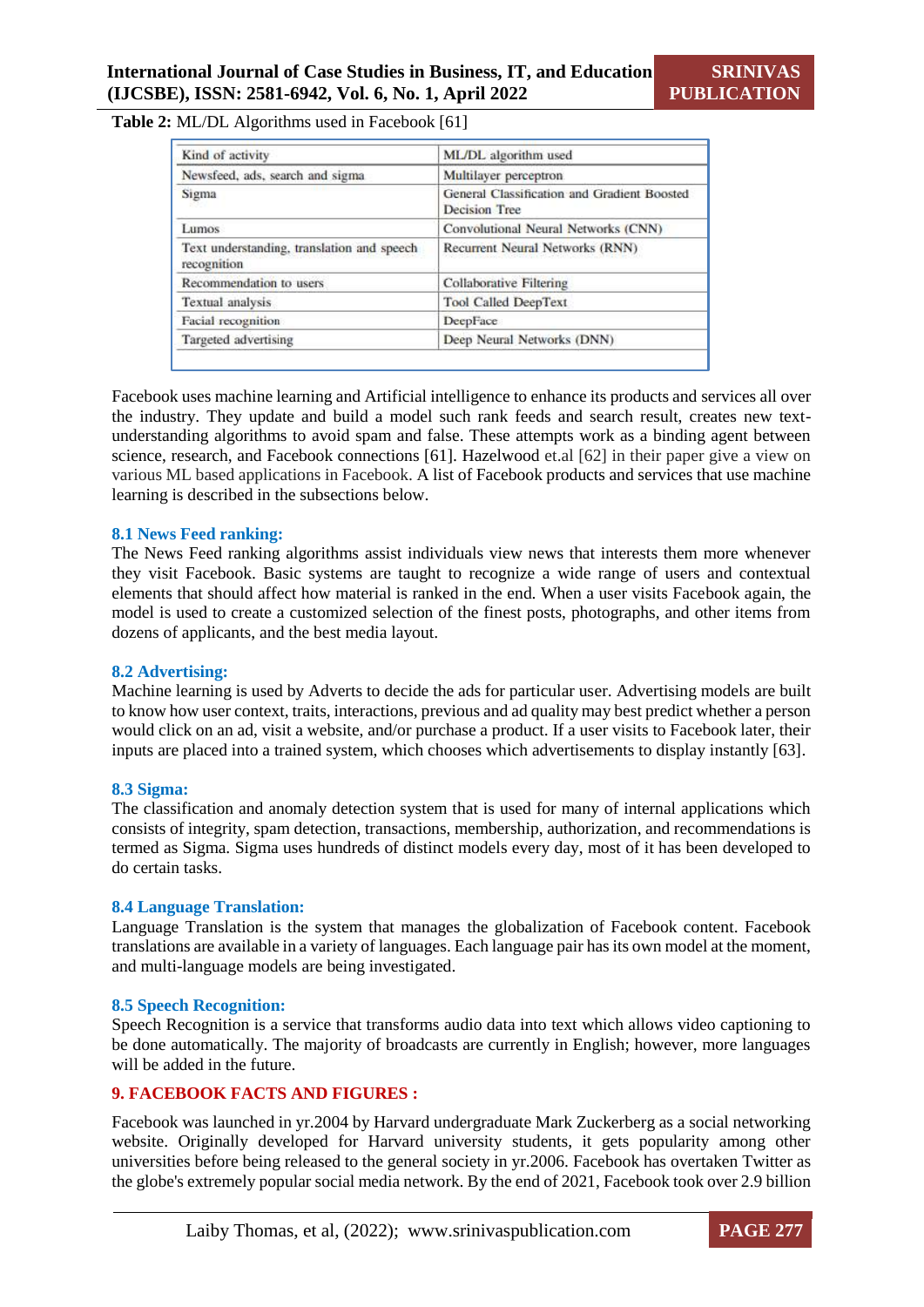worldwide active users per month, with 3.580 billion users gain access to any of the firm 's core services on a regular basis, including Facebook, WhatsApp, Instagram, and Messenger [64]. The following graphs illustrate the rise in revenue and net income of Facebook until 2021, based on the statistics presented in "statista.com".



**Fig. 2:** Global revenue by segment for Facebook as of the third quarter of 2021(in million U.S. dollars) [64]



Fig. 3: Percentage of global population using Facebook as of March 2021, by region [64]



**Fig. 4:** Revenue and net income of Facebook from 2007 through 2020 (in million US dollars) [64**]**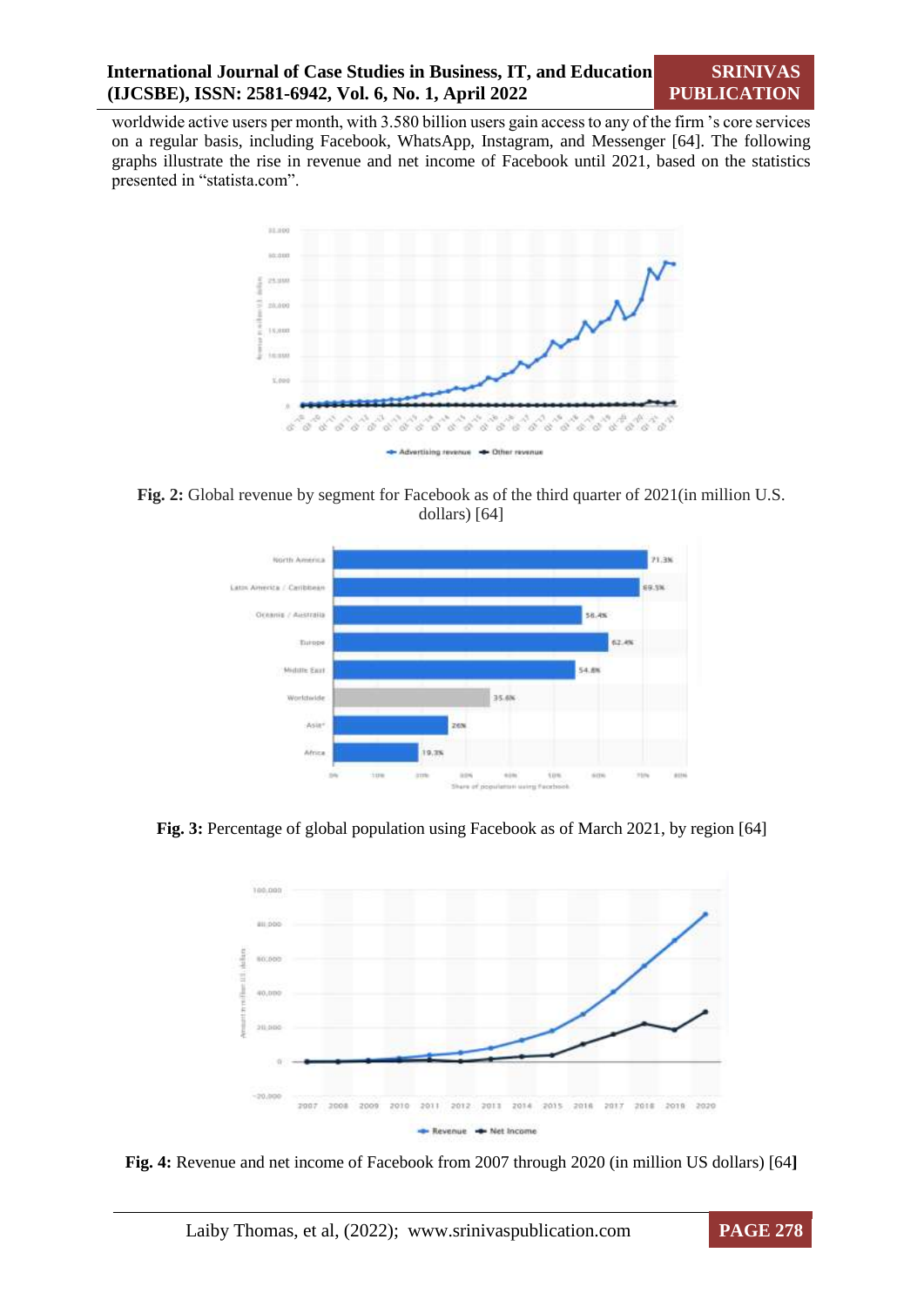#### **10. BUSINESS PRINCIPLES OF FACEBOOK :**

Facebook's administrative structure is a variation on the conventional corporate structure. This structure was modified to meet the requirements of operations including the Internet and information technology. The content and design of a company are determined by its organizational or corporate structure to meet its needs.

According to Facebook's official website, Hacker Way, Menlo Park, California 94025 is where the company's headquarters are situated. As previously stated, Mark Zuckerberg's key driving business strategy approach is the "Hacker Way. "As of December 31, 2020, Facebook, now Meta, employed 58,604 people. There were also 2.41 billion monthly active users, according to the business [65].



#### **Fig. 5:** Facebook Business Model [44]

Facebook's overall competitive strategy aids the company's success by improving its efficiency and making client access more convenient. Facebook's overall competitive strategy aids the company's success by improving its efficiency and making client access more convenient. Facebook Inc. competes on the basis of a generic cost leadership strategy. This strategy intends to decrease corporate costs as much as feasible. Cost-cutting allows the company to compete by reducing its costs. As a strategy of expanding the company, Facebook's numerous activities lay a strong focus on brand recognition. The general plan and aggressive growth strategies of the company are in line with the company's strengths. Facebook's extensive plans include brand recognition (Market Penetration), Marketing strategy (Market Development), Diversity (Diversification), and Product design (Product Development).

**Brand Recognition** The main part of Facebook's development is built by a market penetration-heavy strategy. This aggressive strategy aims to enhance market share. This approach encourages the company's total competitive goal line of cost leadership by expanding market access using existing assets.

**Marketing strategy** Market strategy is Facebook's second strategy for company expansion. This approach aims to break into new markets. This strategy is in line with Facebook's objectives, which highlight global market access as a key growth driver. That market penetration fulfils the company's cost leadership generic competitive strategy, maximizing business efficiency and effectiveness.

**Diversification** Facebook Inc.'s strategic plan prioritizes diversification. The primary objective of this global expansion strategy is to establish new businesses. Cost leadership is a generic marketing advantage that incorporates reduction in costs, which aids in the execution of the aggressive strategy.

**Product Design** Product development is a key component of Facebook Inc.'s social media business's aggressive growth strategy. The launch of new items is part of this entire plan. When combined with this aggressive expansion strategy, the cost leadership generic competitive approach enhances gross margins [66].

# **11. STAKEHOLDERS OF FACEBOOK :**

Facebook's social media business has an impact on the people all over the globe. The firm's corporate social responsibility measures must fulfil global standards to satisfy customers' interests. Facebook Inc. has a number of stakeholder groups related to corporate citizenship, which are mentioned below in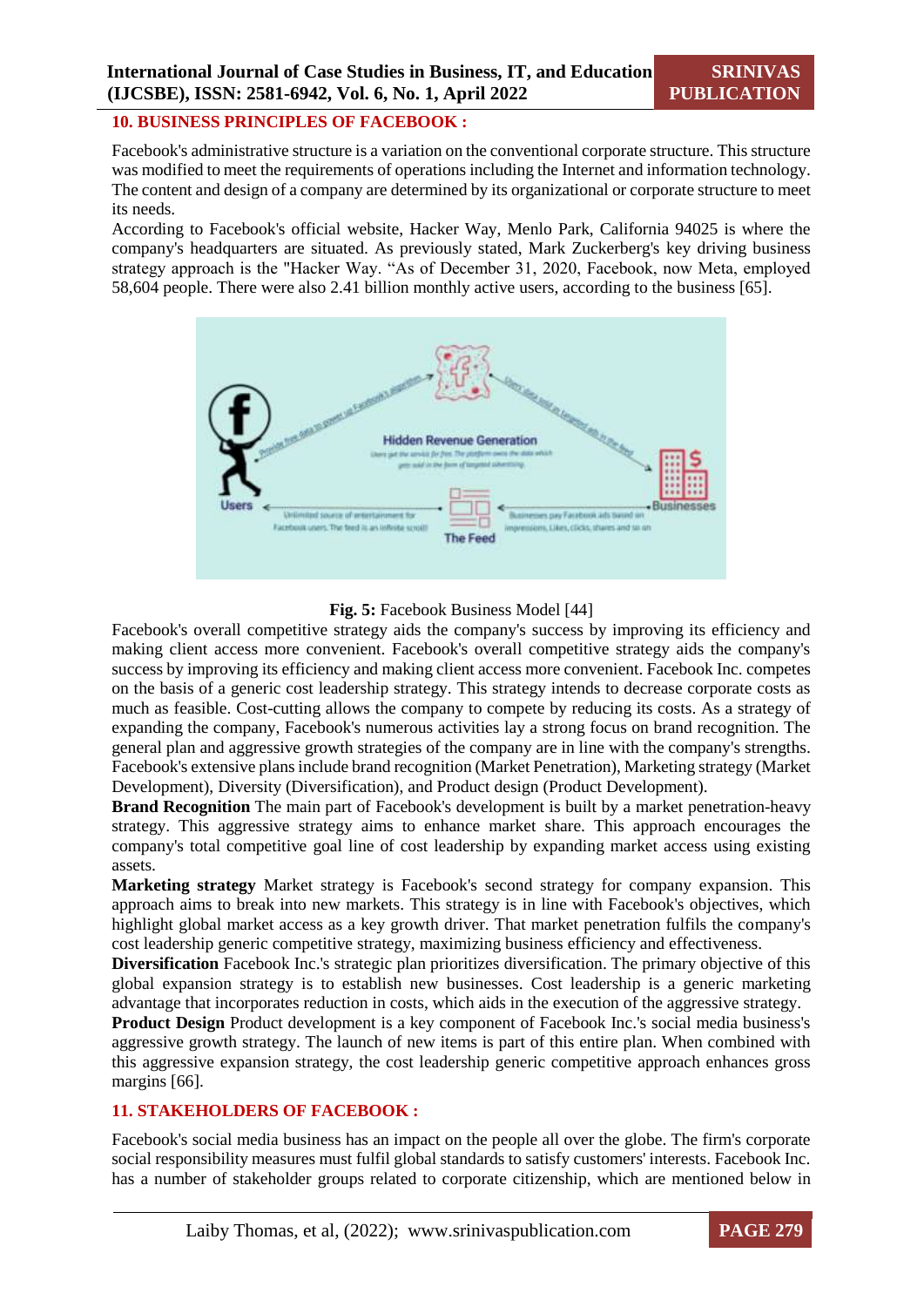order of priority in their CSR strategy.

- 1. Members /Users
- 2. Governments
- 3. Advertisers
- 4. Employees
- 5. Groups

# **Users /Members:**

Facebook's online social networking website has thousands of subscribers. Corresponding to Facebook Inc.'s vision and objective declarations, these members or subscribers of the online community were its stakeholder group that accepts the company's high priority in corporate citizenship. Users are important for CSR because they influence the appeal and desirability of the company's display advertising service. As stakeholders, the customers are looking into the simplicity and reliability of services provided as well as the security measures taken for the sensitive information. Facebook's corporate strategy strengthen its social networking services, so that the users accounts are safe.

#### **Advertisers:**

Facebook's major part of income is from advertisements. So this stakeholder is important as they directly affect the company's financial status. Reliable services and accurate data from company are the necessary requirements of these stakeholders. Facebook Inc. uses automated systems as part of their social responsibility to avoid human participation in advertising.

#### **Employees:**

Facebook Inc. employees are praised for their services to the social media industry. These corporate citizenship stakeholders have a substantial impact on the business's evolution, notably in terms of product improvement and development. Employees' CSR interests consist of excellent pay and advancement opportunities. Facebook's corporate social responsibility programmes explicitly target such objectives through competitive human resource strategies.

#### **Governments:**

Govts. are significant CSR stakeholders as they put obligations on the social media industry. This influence ensures that the company adheres to governmental objectives and interests, which include regulatory requirements. Negotiations and collaborations with governments are part of Facebook's corporate social responsibility strategy to express support for government activities and programmes. **Communities:**

Communities as a stakeholder group receive the least attention from Facebook Inc.'s corporate citizenship efforts. These stakeholders have a significant impact on the organization through influencing user/member perceptions and advertising. Companies' developmental assistance is appealing to communities. Facebook describes these CSR concerns with Internet.org and green technology, a website launched in 2013 to assist developing countries in gaining internet access [67].

# **12. SUSTAINABILITY AT FACEBOOK :**

Education, technology, social justice, and economic opportunity are among Facebook's top focus areas in terms of Corporate Social Responsibility. The Chan Zuckerberg Initiative (CZI) is Facebook founder Mark Zuckerberg's principal platform for donating to humanitarian causes. Facebook Inc., the world's biggest social media company, has programmes and policies in place to address the requirements of some of its most significant stakeholders. Depending on such CSR concerns, it is advised that Facebook Inc. strengthen its corporate citizenship activities in order to solve community issues, particularly through environmental and ecological community development initiatives, which are two of the company's CSR commitments. To achieve full compliance, the organization should also employ stricter data privacy and security policies.

**Education:** CZI collaborates with educators, families and students to develop educational tools and programmes, as well as providing support, to make learning and human development science more accessible. A dedicated team interacts with teachers and educators to develop resources that meet kids' requirements. The team aims to grasp the intricacies of today's classrooms in order to create materials and solutions that will help students learn more effectively.

**Social Justice:** Like in education CZI give emphasis to Housing Affordability, Criminal Justice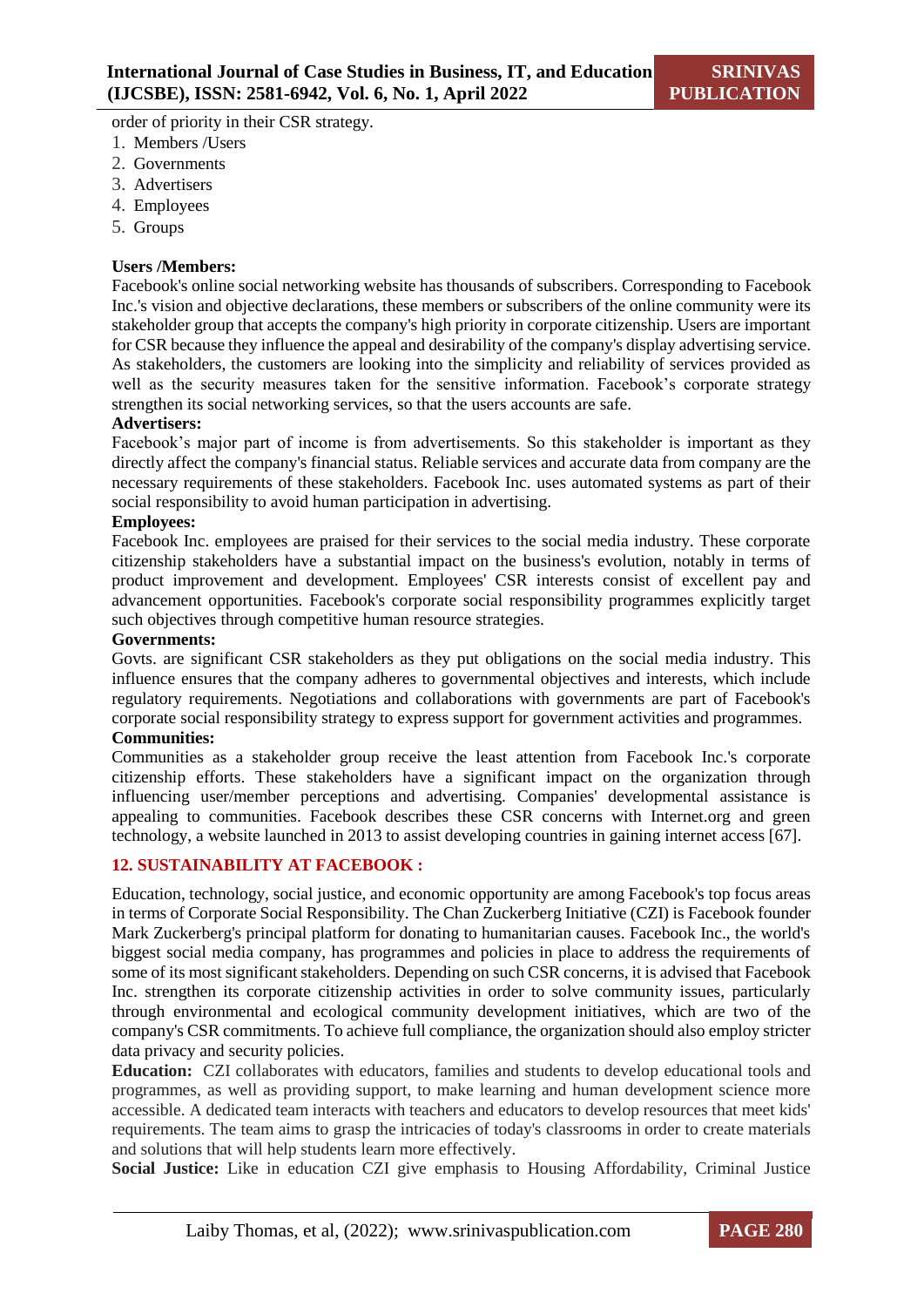Reform, and Immigration Reforms. The firm also assists people in locating inexpensive homes and bringing millions of immigrants who have integrated into American society closer to citizenship.

**Science and Technology** The main focus of CZI is in the area of science and technology. A team of experts works on scientific and technology advancements that can help tackle environmental as well as economic issues. Many projects are introduced to help and provide assistance to researchers for their study.

**Sustainability** Facebook is likewise working hard to ensure its long-term viability. Facebook give more importance to Climate changes, renewable energy and sustainability issues. However, it increases efficiency and aids the organization in better controlling its environmental impacts; on the other hand, it has longer-term benefits, such as a better social image [68].

# **13. SWOC ANALYSIS :**

SWOC analysis is a very common management tool used by companies in assessing different factors involved before making a strategic business decision while focusing on long-term stability and sustainability. The acronym SWOC is made from the first letters of the four factors analyzed, namely weaknesses, strengths, challenges and opportunities. Internal elements such as weaknesses and strengths might be evaluated, while external factors such as opportunities and threats exist [69]. SWOC analysis is crucial for the existence, growth and profitability of any organization/venture. Facebook is among the most widely used social networking platforms in the world. Facebook is a better way to stay in touch with others. While Facebook has established its stronghold in some domains, it suffers from several weaknesses in some other domains. a compressive evaluation of Facebook strength, weakness, opportunities and challenges as summarized in the following subsections [70-71].

# **Strength:**

- (1) Facebook enjoys global market dominance in the social media space.
- (2) Facebook is hailed as the world's best employer.
- (3) The company offers diverse products and services.
- (4) Facebook's advertising and marketing campaigns are creative and effective.
- (5) The marketing strategy adopted by the company has produced great results in the past.
- (6) Over the years, Facebook has acquired several loyal users for its products and services.
- (7) The company thrives under the visionary leadership of its founder Mark Zuckerberg.

#### **Weaknesses:**

- (1) Several concerns regarding users' privacy have been levelled against Facebook.
- (2) Friction in management is a hindrance to the growth of the company.
- (3) Facebook's overdependence on advertising can turn out to be a problem, as the dynamics of online advertising and digital marketing can change anytime.
- (4) There have been allegations of racial bias at Facebook.
- (5) Some actions and policies of Facebook have been controversial, which led to the spread of negative publicity.
- (6) Fake news propagated through Facebook can affect the company's reputation.

# **Opportunities:**

- (1) Facebook can expand the existing platform to include more products and services.
- (2) By targeting a different audience, several new users can be acquired.
- (3) Facebook has become a ubiquitous platform and other service providers are also integrating Facebook to their applications and services.
- (4) New deals and acquisitions can lead the company to economic boom.
- (5) Changes in advertising trends are actively explored and used to their advantage.
- (6) Facebook provides an active workplace, thereby keeping the employees content and productive.
- (7) The company is also a frontrunner in the race to develop autonomous vehicles.

# **Challenges:**

- (1) More and more nations are tightening their regulations on users' data and privacy.
- (2) As there are no barriers to entry, new competitors can saturate the market.

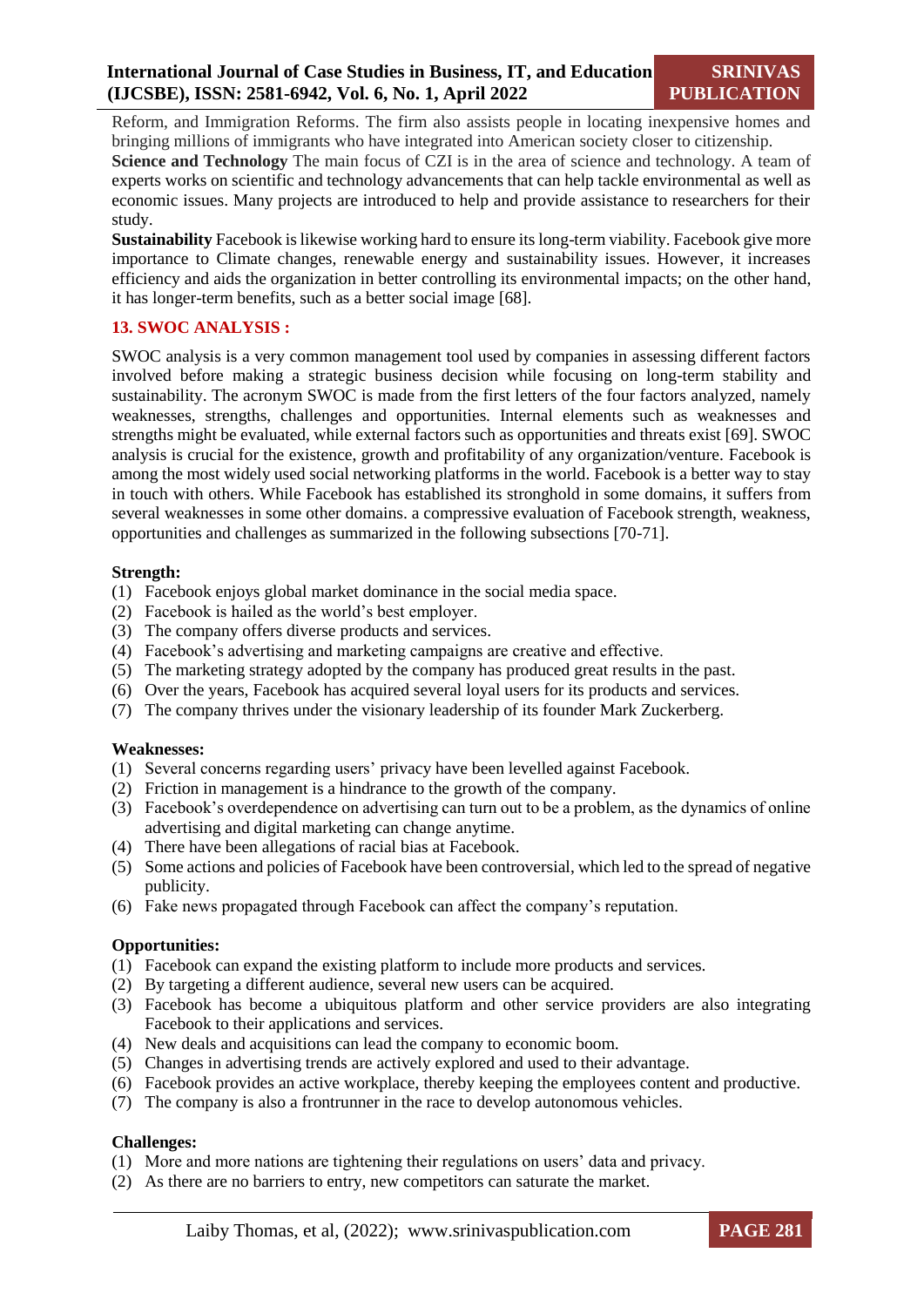- (3) Several countries have placed restrictions on the usage of Facebook, while some have gone to the extent of banning the social media platform altogether.
- (4) Data leaks and security breaches at Facebook can affect millions of its users.
- (5) Some are of the opinion that the corporate identity of Facebook is in ruins.
- (6) Duplicates and fake accounts are lingering issues for any online platform, including Facebook.
- (7) There are several financial regulations placed on multinational corporations, which can affect their global expansion and operations.

It can be understood that the pandemic and global switch to remote work has contributed to the greater popularity of social media platforms. Facebook is in a cycle of constant innovation, delivering new products and services that align with the users' requirements and go on to set the standards in the industry.

# **14. FINDINGS :**

Facebook is an epitome of the rise and growth of internet companies in the past decade. Within a few years, it has grown across geographies and verticals to be reckoned as a highly valued brand and corporation. People of all ages are interested in using it. Firms spend a lot of money on Facebook advertising. Facebook was the first mover in several domains that they had to encounter problems firsthand and solve them. While their contributions have been of phenomenal importance to the society, Facebook has also been criticized for its lax policies on privacy. There are also controversies surrounding Facebook's attempts to curb free speech and tilt the political status quo in national elections.

# **15. SUGGESTIONS :**

Based on the authors' observations, the following recommendations are put forward-

- (1) Users must be provided the option to manage the advertisements being served to them. Providing subscription-based plans for ad-free services is also an option.
- (2) The option to unsubscribe from routine and irrelevant notifications must be provided.
- (3) Incorporating user requests and suggestions into the development process is essential to keep the platform engaging and interesting for long-time users.
- (4) The company can explore secondary revenue sources, so that the users won't get the feeling that they are being exploited for profit in exchange for free services.
- (5) Users should be able to take charge of their data what is being shared with third party advertisers, with whom is the data shared and how the data will be used.
- (6) Educating the users on the data being collected from them and its privacy would be a great display of goodwill and can alleviate several queries of the concerned public.
- (7) Facebook has been criticized for delays in responding to security events. Creating a dedicated team to help users regarding security lapses is highly recommended.
- (8) While Facebook accounts are primarily personal in nature, organizations could benefit from a more business-friendly version of the platform with added features, privacy and security controls.

# **14. CONCLUSION :**

As a social media platform more than 2 billion individuals use Facebook consistently, Facebook is without a doubt an indispensable piece of our day today life and also It is among the most powerful brands on social media platforms. Diversification is one of the major strengths of Facebook which is obtained through its family products like WhatsApp, Instagram, Messenger, Oculus, Portal and Workplace. Over the past 15 years Facebook acquired more than 78 companies. During these recent years they are giving more importance to Artificial Intelligence and other new technological advancements so that it could grow miles ahead of its competitors. Other than a social networking and messaging platform Facebook is also a commercial center for used products, a VPN company, and a satellite developer.

# **REFERENCES :**

[1] Robinson, J. (2021, May 26). *How facebook scales artificial intelligence & machine learning*. Medium. Retrieved November 11, 2021, fro[m https://jamal-robinson.medium.com/how-facebook](https://jamal-robinson.medium.com/how-facebook-scales-artificial-intelligence-machine-learning-693706ae296f)[scales-artificial-intelligence-machine-learning-693706ae296f](https://jamal-robinson.medium.com/how-facebook-scales-artificial-intelligence-machine-learning-693706ae296f)

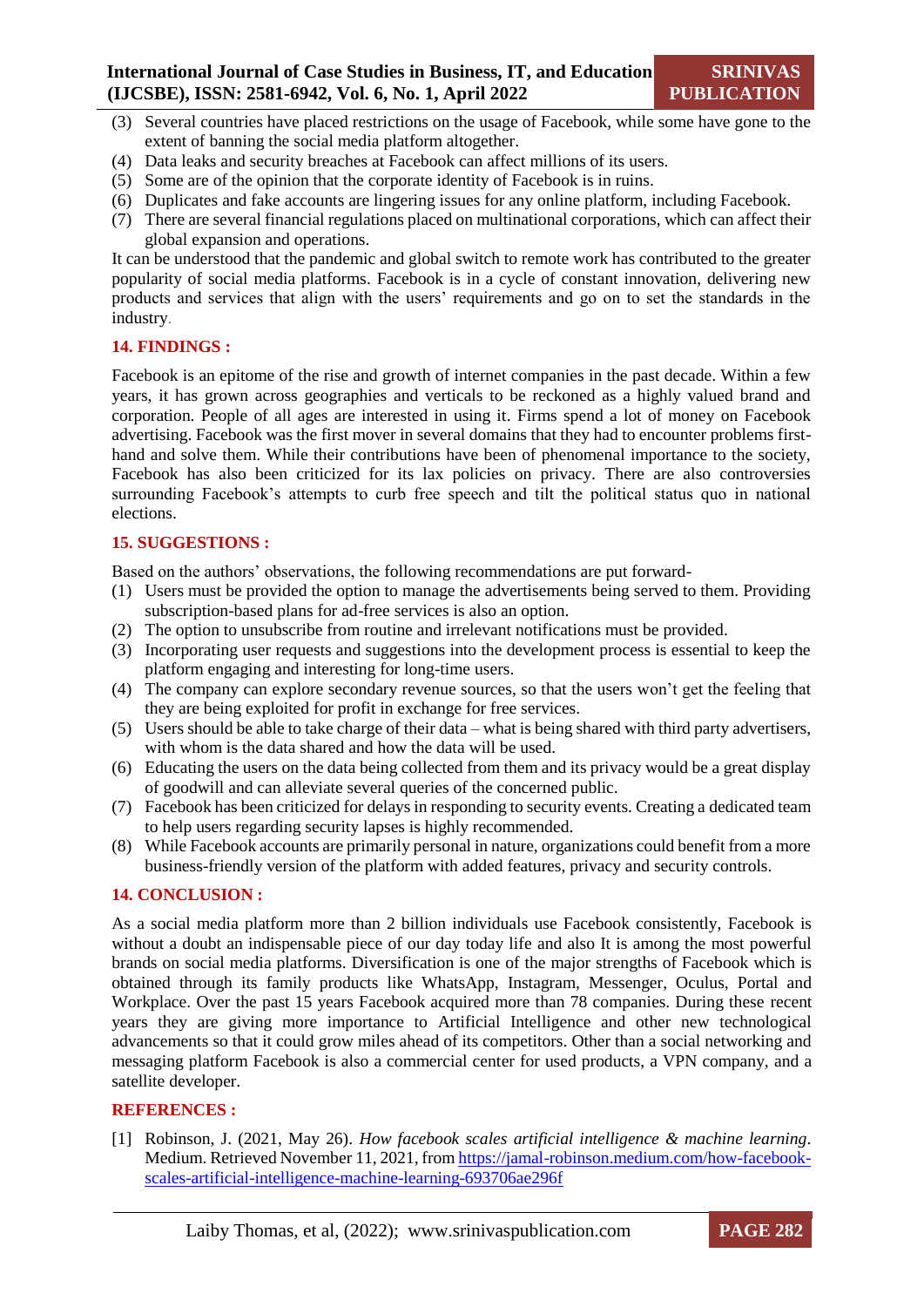- [2] Miller, C. (2019, December 17). *These were the most-downloaded apps and games of the Decade*. 9to5Mac. Retrieved November 11, 2021, from [https://9to5mac.com/2019/12/16/apps-and-games](https://9to5mac.com/2019/12/16/apps-and-games-of-the-decade/)[of-the-decade/](https://9to5mac.com/2019/12/16/apps-and-games-of-the-decade/)
- [3] *Company info: Meta*. Company Info | Meta. (n.d.). Retrieved November 12, 2022, from <https://about.facebook.com/company-info/>
- [4] *Machine learning*. Meta Research. (n.d.). Retrieved November 12, 2022, from <https://research.fb.com/category/machine-learning/>
- [5] Roblyer, M. D., McDaniel, M., Webb, M., Herman, J., & Witty, J. V. (2010). Findings on facebook in higher education: A comparison of college faculty and student uses and perceptions of social networking sites. *The Internet and Higher Education*,  $13(3)$ ,  $134-140$ . [Google Scholar](https://scholar.google.com/scholar?hl=en&as_sdt=0%2C5&q=Findings+on+facebook+in+higher+education%3A+A+comparison+of+college+faculty+and+student+uses+and+perceptions+of+social+networking+sites&btnG=) $\lambda$ <sup>3</sup>
- [6] Ray, J. S. (2011). Facebook: A case study of strategic leadership. *SSRN Electronic Journal*, *1*(1), 1-35. [Google Scholar](https://scholar.google.com/scholar?hl=en&as_sdt=0%2C5&q=Facebook%3A+A+case+study+of+strategic+leadership&btnG=) $\lambda$ <sup>7</sup>
- [7] Van Dijck, J. (2013). 'You have one identity': Performing the self on Facebook and LinkedIn. *Media, culture & society, 35(2), 199-215*. [Google Scholar](https://scholar.google.com/scholar?hl=en&as_sdt=0%2C5&q=%E2%80%98You+have+one+identity%E2%80%99%3A+Performing+the+self+on+Facebook+and+LinkedIn.+Media%2C+culture+%26+society&btnG=)  $\lambda$ <sup>7</sup>
- [8] Caers, R., De Feyter, T., De Couck, M., Stough, T., Vigna, C., & Du Bois, C. (2013). Facebook: A literature review. *New media & society*, 15(6), 982-1002. [Google Scholar](https://scholar.google.com/scholar?hl=en&as_sdt=0%2C5&q=Facebook%3A+A+literature+review.+New+media+%26+society&btnG=)  $\lambda$
- [9] Donlan, L. (2012). Exploring the views of students on the use of Facebook in university teaching and learning. *Journal of Further and Higher Education*, *38*(4), 572–588. [Google Scholar](https://scholar.google.com/scholar?hl=en&as_sdt=0%2C5&q=Exploring+the+views+of+students+on+the+use+of+Facebook+in+university+teaching+and+learning&btnG=)
- [10] Griffiths, M. D., Kuss, D. J., & Demetrovics, Z. (2014). Social networking addiction: An overview of preliminary findings. *Behavioral addictions*, 119-141. [Google Scholar](https://scholar.google.com/scholar?hl=en&as_sdt=0%2C5&q=Social+networking+addiction%3A+An+overview+of+preliminary+findings&btnG=)
- [11] Ryan, T., Chester, A., Reece, J., & Xenos, S. (2014). The uses and abuses of Facebook: A review of Facebook addiction. *Journal of behavioral addictions*, *3*(3), 133-148. [Google Scholar](https://scholar.google.com/scholar?hl=en&as_sdt=0%2C5&q=The+uses+and+abuses+of+Facebook%3A+A+review+of+Facebook+addiction&btnG=)
- [12] Li, R., & Suh, A. (2015). Factors influencing information credibility on social media platforms: Evidence from facebook pages. *Procedia Computer Science*, *72*(1), 314–328. [Google Scholar](https://scholar.google.com/scholar?hl=en&as_sdt=0%2C5&q=Factors+influencing+information+credibility+on+social+media+platforms%3A+Evidence+from+facebook+pages&btnG=)
- [13] Ainin, S., Naqshbandi, M. M., Moghavvemi, S., & Jaafar, N. I. (2015). Facebook usage, socialization and academic performance. *Computers & Education*, *83*(1), 64-73. [Google](https://scholar.google.com/scholar?hl=en&as_sdt=0%2C5&q=Facebook+usage%2C+socialization+and+academic+performance&btnG=)  [Scholar](https://scholar.google.com/scholar?hl=en&as_sdt=0%2C5&q=Facebook+usage%2C+socialization+and+academic+performance&btnG=) $\lambda$
- [14] Eid, M. I., & Al-Jabri, I. M. (2016). Social networking, knowledge sharing, and student learning: The case of university students. *Computers & Education*, 99(1), 14-27[. Google Scholar](https://scholar.google.com/scholar?hl=en&as_sdt=0%2C5&q=Social+networking%2C+knowledge+sharing%2C+and+student+learning%3A+The+case+of+university+students&btnG=) $\lambda$
- [15] Laranjo, L. (2016). Social Media and Health Behavior Change. *Participatory Health Through Social Media*, $I(1)$ , 83–111. [Google Scholar](https://scholar.google.com/scholar?hl=en&as_sdt=0%2C5&q=Social+Media+and+Health+Behavior+Change&btnG=) $\lambda$ <sup>7</sup>
- [16] Akram, W., & Kumar, R. (2017). A study on positive and negative effects of social media on society. *International Journal of Computer Sciences and Engineering*, *5*(10), 351-354. [Google](https://scholar.google.com/scholar?hl=en&as_sdt=0%2C5&q=A+study+on+positive+and+negative+effects+of+social+media+on+society&btnG=)  [Scholar](https://scholar.google.com/scholar?hl=en&as_sdt=0%2C5&q=A+study+on+positive+and+negative+effects+of+social+media+on+society&btnG=)<sup> $\lambda$ </sup>
- [17] Adzovie, D. E., Nyieku, I. E., & Keku, J. A. (2017). Influence of Facebook usage on employee productivity: A case of university of cape coast staff. *African journal of business management*,  $11(6)$ , 110-116. [Google Scholar](https://scholar.google.com/scholar?hl=en&as_sdt=0%2C5&q=Influence+of+Facebook+usage+on+employee+productivity%3A+A+case+of+university+of+cape+coast+staff&btnG=) $\lambda$ <sup>7</sup>
- [18] Wu, C. J., Brooks, D., Chen, K., Chen, D., Choudhury, S., Dukhan, M., ... & Zhang, P. (2019, February). Machine learning at facebook: Understanding inference at the edge. In *2019 IEEE International Symposium on High Performance Computer Architecture (HPCA)*,*1*(1), 331-344. [Google Scholar](https://scholar.google.com/scholar?hl=en&as_sdt=0%2C5&q=Machine+learning+at+Facebook%3A+Understanding+inference+at+the+edge&btnG=) ×
- [19] Nasir, J. A., & Khan, N. A. (2019). Faculty member usage of social media and mobile devices in higher education institution. *International Journal of Advance and Innovative Research*, *6*(1), 17– 27. [Google Scholar](https://scholar.google.com/scholar?hl=en&as_sdt=0%2C5&q=Faculty+member+usage+of+social+media+and+mobile+devices+in+higher+education+institution&btnG=) $\lambda$

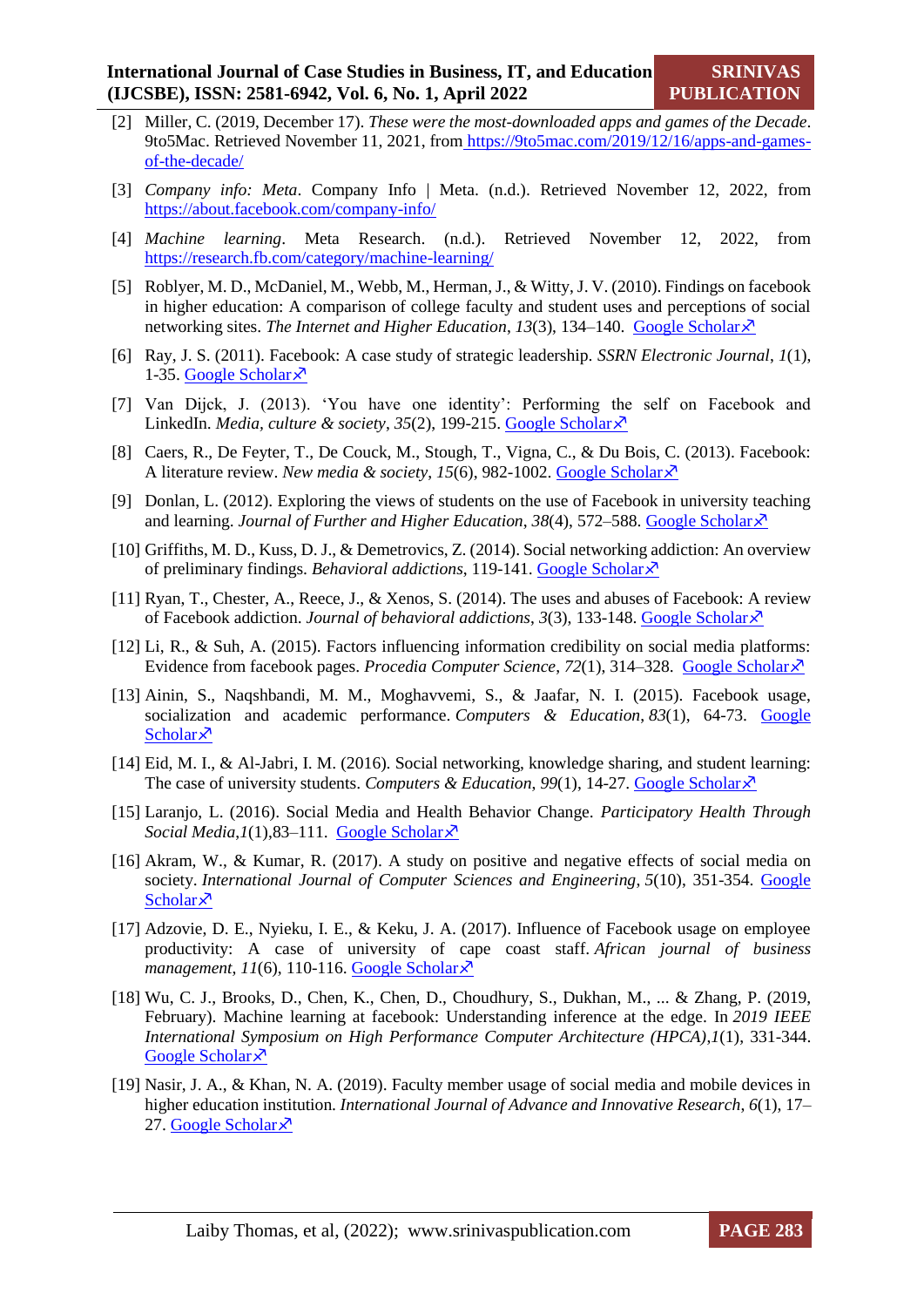- [20] Jordan, K. (2019). From social networks to publishing platforms: A review of the history and scholarship of academic social network sites. *Frontiers in Digital Humanities*, *6*(1), 5-20. [Google](https://scholar.google.com/scholar?hl=en&as_sdt=0%2C5&q=From+social+networks+to+publishing+platforms%3A+A+review+of+the+history+and+scholarship+of+academic+social+network+sites&btnG=)  [Scholar](https://scholar.google.com/scholar?hl=en&as_sdt=0%2C5&q=From+social+networks+to+publishing+platforms%3A+A+review+of+the+history+and+scholarship+of+academic+social+network+sites&btnG=) $\lambda$
- [21] Ansari, J. A. N., & Khan, N. A. (2020). Exploring the role of social media in collaborative learning the new domain of learning. *Smart Learning Environments*,  $7(1)$ , 1-16. [Google Scholar](https://scholar.google.com/scholar?hl=en&as_sdt=0%2C5&q=Exploring+the+role+of+social+media+in+collaborative+learning+the+new+domain+of+learning.+Smart+Learning+Environments&btnG=) $\lambda$
- [22] Castillo de Mesa, J., Gómez-Jacinto, L., López Peláez, A., & Erro-Garcés, A. (2020). Social networking sites and youth transition: The use of Facebook and personal well-being of social work young graduates. *Frontiers in psychology*, *11*(1), 230-235. [Google Scholar](https://scholar.google.com/scholar?hl=en&as_sdt=0%2C5&q=%29.+Social+networking+sites+and+youth+transition%3A+The+use+of+Facebook+and+personal+well-being+of+social+work+young+graduates&btnG=)
- [23] Nikbin, D., Iranmanesh, M., & Foroughi, B. (2021). Personality traits, psychological well-being, Facebook addiction, health and performance: Testing their relationships. *Behaviour & Information*   $Technology, 40(7), 706-722. Google Scholar  $\lambda$$  $Technology, 40(7), 706-722. Google Scholar  $\lambda$$  $Technology, 40(7), 706-722. Google Scholar  $\lambda$$
- [24] Kraus, S., Kanbach, D. K., Krysta, P. M., Steinhoff, M. M., & Tomini, N. (2022). Facebook and the creation of the metaverse: Radical business model innovation or incremental transformation? *International Journal of Entrepreneurial Behavior & Research, 28(9), 52-77. [Google Scholar](https://scholar.google.com/scholar?hl=en&as_sdt=0%2C5&q=Facebook+and+the+creation+of+the+metaverse%3A+radical+business+model+innovation+or+incremental+transformation%3F&btnG=)*  $\times$
- [25] Rehman, I., Umair, M., Akhtar, S., Khan, W., Abbas, H., & Choudhary, R. K. (2022). A Comprehensive Comparative Evaluation of Machine Learning Algorithms on Facebook Comment Dataset. *Journal of Independent Studies and Research Computing*, 19(2), 59-69[. Google Scholar](https://scholar.google.com/scholar?hl=en&as_sdt=0%2C5&q=A+Comprehensive+Comparative+Evaluation+of+Machine+Learning+Algorithms+on+Facebook+Comment+Dataset&btnG=)  $\lambda$
- [26] Zuckerberg, M. (n.d.). *Bringing the World Closer Together*. Facebook. Retrieved November 12, 2022, from<https://www.facebook.com/notes/393134628500376/>
- [27] *Facebook*. DBpedia. (n.d.). Retrieved November 12, 2022, from <https://dbpedia.org/page/Facebook>
- [28] *Facemash creator survives ad board: News: The Harvard Crimson*. News | The Harvard Crimson. (n.d.). Retrieved November 12, 2022, from <https://www.thecrimson.com/article/2003/11/19/facemash-creator-survives-ad-board-the/>
- [29] Rothman, L. (2015, February 4). *Facebook history: Thefacebook.com launched February 4, 2004*. Time. Retrieved November 12, 2022, from<https://time.com/3686124/happy-birthday-facebook/>
- [30] Williams, C. (2007, October 1). *Facebook wins Manx Battle for Face-Book.com*. The Register. Retrieved November 12, 2022, from [https://www.theregister.co.uk/2007/10/01/facebook\\_domain\\_dispute](https://www.theregister.co.uk/2007/10/01/facebook_domain_dispute)
- [31] Disney, S. (2012, October 11). *Jim Breyer (accel partners)*. CNBC. Retrieved November 13, 2022, from https://www.cnbc.com/id/47387334
- [32] EverybodyWiki Bios & Wiki. (2020, April 22). *Facebook*. EverybodyWiki Bios & Wiki. Retrieved November 13, 2022, from<https://en.everybodywiki.com/Facebook>
- [33] Brügger, N. (2015). A brief history of facebook as a media text: The development of an empty structure. *First Monday*, *20*(1), 1-20. [Google Scholar](https://scholar.google.com/scholar?hl=en&as_sdt=0%2C5&q=A+brief+history+of+Facebook+as+a+media+text%3A+The+development+of+an+empty+structure&btnG=)
- [34] Miglo, A. (2016). Capital Structure Analysis: Some examples. *Capital Structure in the Modern World*, 211–226. [Google Scholar](https://scholar.google.com/scholar?hl=en&as_sdt=0%2C5&q=Capital+Structure+Analysis%3A+Some+examples+Capital+Structure+in+the+Modern+World&btnG=) ×
- [35] Parr, B. (2022, March 11). *These are Facebook's new offices [photos]*. Mashable. Retrieved November 14, 2021, fro[m https://mashable.com/2011/02/07/facebook-menlo-park-pics/](https://mashable.com/2011/02/07/facebook-menlo-park-pics/)
- [36] BBC. (2012, May 10). *Facebook app store announced Amid Mobile revenue worries*. BBC News. Retrieved November 14, 2021, from<https://www.bbc.co.uk/news/technology-18017379>
- [37] Cable News Network. (n.d.). *Facebook reaches one billion users*. CNNMoney. Retrieved November 14, 2022, from [https://money.cnn.com/2012/10/04/technology/facebook-billion](https://money.cnn.com/2012/10/04/technology/facebook-billion-users/index.html)[users/index.html](https://money.cnn.com/2012/10/04/technology/facebook-billion-users/index.html)
- [38] Ionescu, D. (2012, October 4). *Facebook rules the social networking world with 1 billion users*. PCWorld. Retrieved December 5, 2021, from

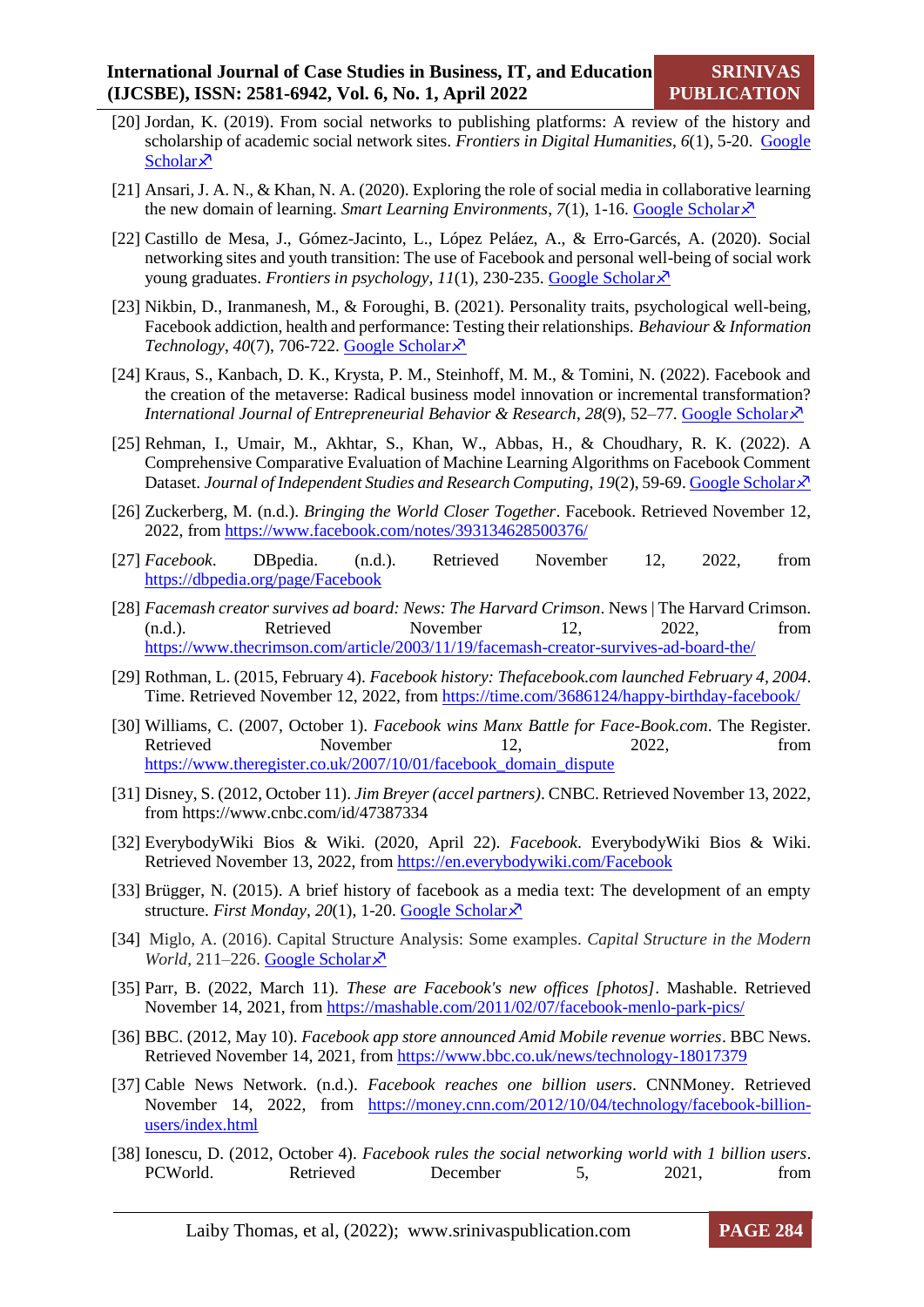[https://web.archive.org/web/20210227085938/https://www.pcworld.com/article/2011123/facebo](https://web.archive.org/web/20210227085938/https:/www.pcworld.com/article/2011123/facebook-rules-the-social-networking-world-with-1-billion-users.html) [ok-rules-the-social-networking-world-with-1-billion-users.html](https://web.archive.org/web/20210227085938/https:/www.pcworld.com/article/2011123/facebook-rules-the-social-networking-world-with-1-billion-users.html)

- [39] Tsukayama, H. (2013, January 15). *Facebook introduces Social Search Feature*. The Washington Post. Retrieved December 5, 2021, from [https://www.washingtonpost.com/business/technology/facebook-introduces-social-search](https://www.washingtonpost.com/business/technology/facebook-introduces-social-search-feature/2013/01/15/599c6f7e-5f3d-11e2-9940-6fc488f3fecd_story.html)[feature/2013/01/15/599c6f7e-5f3d-11e2-9940-6fc488f3fecd\\_story.html](https://www.washingtonpost.com/business/technology/facebook-introduces-social-search-feature/2013/01/15/599c6f7e-5f3d-11e2-9940-6fc488f3fecd_story.html)
- [40] Helmond, A., Nieborg, D. B., & van der Vlist, F. N. (2019). Facebook's evolution: Development of a platform-as-infrastructure. *Internet Histories*, *3*(2), 123–146. [Google Scholar](https://www.tandfonline.com/doi/full/10.1080/24701475.2019.1593667)
- [41] Swartz, J., & Guynn, J. (2016, April 13). *Facebook's Mark Zuckerberg steps into political fray*. USA Today. Retrieved December 10, 2021, from [https://www.usatoday.com/story/tech/2016/04/12/zuckerbergs-10-year-plan-expand-facebook](https://www.usatoday.com/story/tech/2016/04/12/zuckerbergs-10-year-plan-expand-facebook-empire/82936814/)[empire/82936814/](https://www.usatoday.com/story/tech/2016/04/12/zuckerbergs-10-year-plan-expand-facebook-empire/82936814/)
- [42] Shead, S. (2017, January 17). *Facebook is planning to open a startup incubator in Paris*. Business Insider. Retrieved December 11, 2021, from [http://www.businessinsider.com/facebook-launches](http://www.businessinsider.com/facebook-launches-startup-incubator-in-station-f-2017-1)[startup-incubator-in-station-f-2017-1](http://www.businessinsider.com/facebook-launches-startup-incubator-in-station-f-2017-1)
- [43] Holland, P. (n.d.). *Facebook Portal Plus Review: Facebook portal brings Alexa and messenger video chats to one device*. CNET. Retrieved December 15, 2021, from <https://www.cnet.com/reviews/facebook-portal-plus-preview/>
- [44] Wollerton, M. (2018, November 8). *You can buy Facebook's Portal Smart displays starting today*. CNET. Retrieved December 15, 2021, from [https://www.cnet.com/news/facebooks-portal-video](https://www.cnet.com/news/facebooks-portal-video-calling-smart-display-hits-stores/)[calling-smart-display-hits-stores/](https://www.cnet.com/news/facebooks-portal-video-calling-smart-display-hits-stores/)
- [45] CBS News. (2020, May 16). *Inside the home of Facebook CEO Mark Zuckerberg and wife Priscilla Chan*. CBS News. Retrieved December 15, 2021, from [https://www.cbsnews.com/video/inside-the-home-of-facebook-ceo-mark-zuckerberg-and-wife](https://www.cbsnews.com/video/inside-the-home-of-facebook-ceo-mark-zuckerberg-and-wife-priscilla-chan/)[priscilla-chan/](https://www.cbsnews.com/video/inside-the-home-of-facebook-ceo-mark-zuckerberg-and-wife-priscilla-chan/)
- [46] Dwyer, C., & Chappell, B. (2019, October 25). *Facebook news: App will offer hand-picked stories from NPR, other outlets*. NPR. Retrieved December 16, 2021, from [https://www.npr.org/2019/10/25/773331294/facebook-news-app-will-offer-hand-picked-stories](https://www.npr.org/2019/10/25/773331294/facebook-news-app-will-offer-hand-picked-stories-from-npr-other-outlets)[from-npr-other-outlets](https://www.npr.org/2019/10/25/773331294/facebook-news-app-will-offer-hand-picked-stories-from-npr-other-outlets)
- [47] Mao, T., & Wen, Y. (2021, December) The Paradox of Platform Monopoly between Tencent and Facebook: *Theory, Practice and Governance*, *1*(1), 1-28. [Google Scholar](https://scholar.google.com/scholar?hl=en&as_sdt=0%2C5&q=The+Paradox+of+Platform+Monopoly+between+Tencent+and+Facebook%3A+Theory%2C+Practice+and+Governance&btnG=)  $\lambda$ <sup>7</sup>
- [48] Roose, K. (2020, December 17). *Facebook reverses postelection algorithm changes that boosted news from authoritative sources.* The New York Times. Retrieved December 16, 2021, from [https://www.nytimes.com/2020/12/16/technology/facebook-reverses-postelection-algorithm](https://www.nytimes.com/2020/12/16/technology/facebook-reverses-postelection-algorithm-changes-that-boosted-news-from-authoritative-sources.html)[changes-that-boosted-news-from-authoritative-sources.html](https://www.nytimes.com/2020/12/16/technology/facebook-reverses-postelection-algorithm-changes-that-boosted-news-from-authoritative-sources.html)
- [49] Dwoskin, E. (2021, October 29). *Facebook is changing its name to Meta as it focuses on the virtual world*. The Washington Post. Retrieved December 17, 2021, from <https://www.washingtonpost.com/technology/2021/10/28/facebook-meta-name-change/>
- [50] Metz, R. (2021, November 8). *Facebook is shutting down its facial recognition software*. CNN. Retrieved December 17, 2021, from [https://www.cnn.com/2021/11/02/tech/facebook-shuts-down](https://www.cnn.com/2021/11/02/tech/facebook-shuts-down-facial-recognition/index.html)[facial-recognition/index.html](https://www.cnn.com/2021/11/02/tech/facebook-shuts-down-facial-recognition/index.html)
- [51] *Facebook acquisitions – The Complete List (2022)! [infographic]*. Techwyse (n.d.). Retrieved December 17, 2021, from [https://www.techwyse.com/blog/infographics/facebook-acquisitions](https://www.techwyse.com/blog/infographics/facebook-acquisitions-the-complete-list-infographic/)[the-complete-list-infographic/](https://www.techwyse.com/blog/infographics/facebook-acquisitions-the-complete-list-infographic/)
- [52] Kumar, B. R. (2019). Major Acquisitions by Facebook. In *Wealth Creation in the World's Largest Mergers and Acquisitions,*  $I(1)$ *, 321-327. [Google Scholar](https://scholar.google.com/scholar?hl=en&as_sdt=0%2C5&q=Wealth+Creation+in+the+World%E2%80%99s+Largest+Mergers+and+Acquisitions+Major+Acquisitions+by+Facebook&btnG=)* $\lambda$

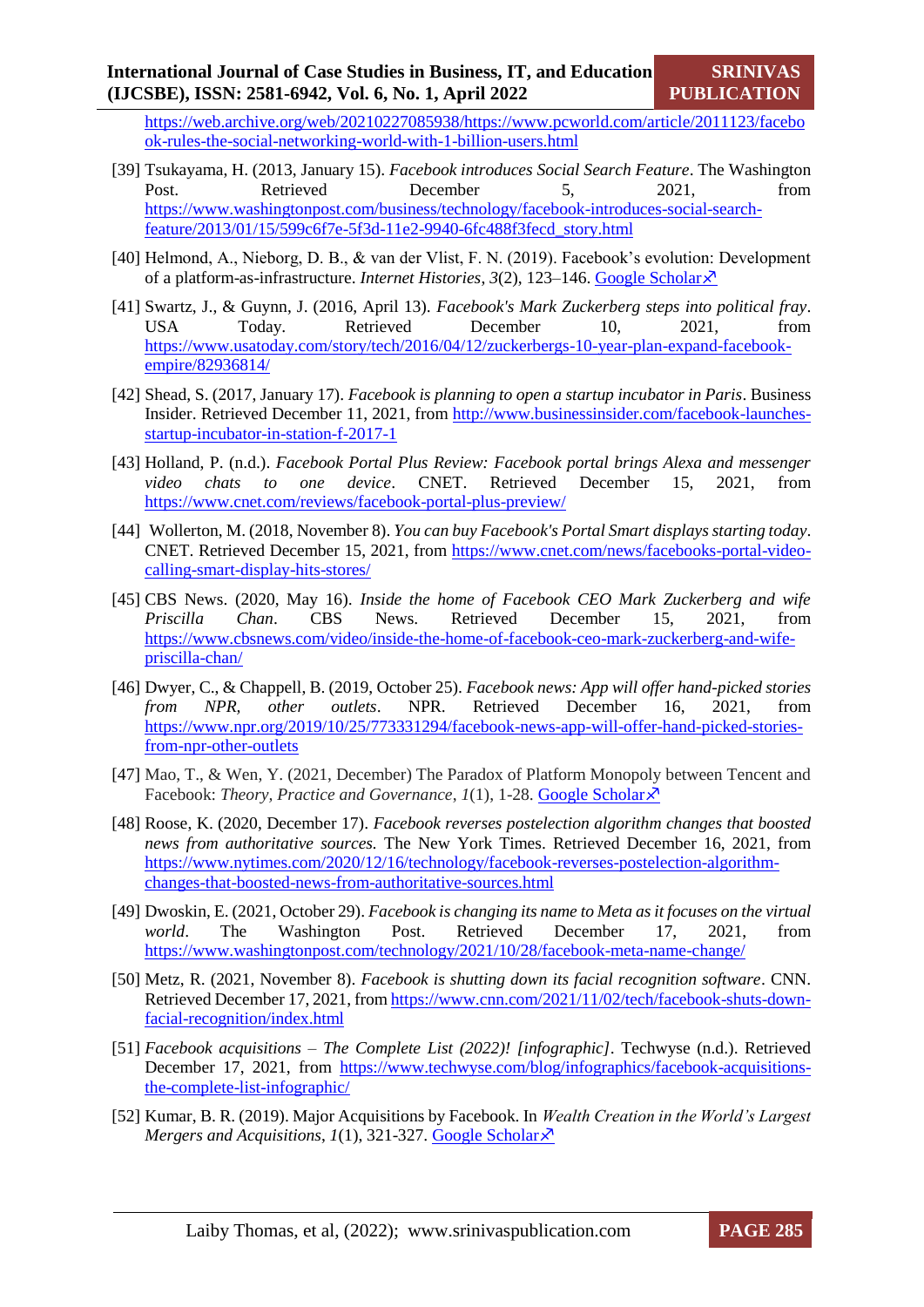- [53] Roy, R. (2020, December 29). *Top 5 companies owned by Facebook Inc..* TechnoSports. Retrieved December 17, 2021, from [https://technosports.co.in/2020/07/04/top-5-companies-owned-by](https://technosports.co.in/2020/07/04/top-5-companies-owned-by-facebook-inc/)[facebook-inc/](https://technosports.co.in/2020/07/04/top-5-companies-owned-by-facebook-inc/)
- [54] Reiff, N. (2021, November 3). *5 companies owned by Facebook (Meta)*. Investopedia. Retrieved December 17, 2021, from [https://www.investopedia.com/articles/personal-finance/051815/top-](https://www.investopedia.com/articles/personal-finance/051815/top-11-companies-owned-facebook.asp)[11-companies-owned-facebook.asp](https://www.investopedia.com/articles/personal-finance/051815/top-11-companies-owned-facebook.asp)
- [55] *About Whatsapp*. WhatsApp.com. (n.d.). December 17, 2021, from <https://www.whatsapp.com/about>
- [56] *What is machine learning - ml - and why is it important?* NetApp. (n.d.). Retrieved December 19, 2021, from<https://www.netapp.com/artificial-intelligence/what-is-machine-learning/>
- [57] *What is machine learning and how will it impact business?* Quantilus. (2018, September 6). Retrieved December 19, 2021, from<https://quantilus.cn/machine-learning-business/>
- [58] *The importance of Machine Learning Data*. DataRobot AI Cloud. (2021, December 19). Retrieved December 19, 2021, from<https://algorithmia.com/blog/the-importance-of-machine-learning-data>
- [59] Medium. (2021, May 26). *How facebook scales artificial intelligence & machine learning*. Medium. Retrieved December 20, 2021, fro[m https://jamal-robinson.medium.com/how-facebook](https://jamal-robinson.medium.com/how-facebook-scales-artificial-intelligence-machine-learning-693706ae296f)[scales-artificial-intelligence-machine-learning-693706ae296f](https://jamal-robinson.medium.com/how-facebook-scales-artificial-intelligence-machine-learning-693706ae296f)
- [60] Umapavankumar, K., Srinivasu, S. V. N., Siva Nageswara Rao, S., & Thirumala Rao, S. N. (2020). Machine Learning Usage in Facebook, Twitter and Google Along with the Other Tools. In *Emerging Research in Data Engineering Systems and Computer Communications*, *1*(1), 465- 471. [Google Scholar](https://scholar.google.com/scholar?hl=en&as_sdt=0%2C5&q=Machine+learning+usage+in+Facebook%2C+twitter+and+Google+along+with+the+other+tools&btnG=) $\lambda$
- [61] *ML applications archives*. Engineering at Meta. (2021, July 15). Retrieved December 20, 2021, from<https://engineering.fb.com/category/ml-applications/>
- [62] Hazelwood, K., Bird, S., Brooks, D., Chintala, S., Diril, U., Dzhulgakov, D., ... & Wang, X. (2018, February). Applied machine learning at facebook: A datacenter infrastructure perspective. In *2018 IEEE International Symposium on High Performance Computer Architecture (HPCA)*, *1*(1), 620- 629. [Google Scholar](https://scholar.google.com/scholar?hl=en&as_sdt=0%2C5&q=Applied+machine+learning+at+facebook%3A+A+datacenter+infrastructure+perspective&btnG=) ×
- [63] He, X., Pan, J., Jin, O., Xu, T., Liu, B., Xu, T., ... & Candela, J. Q. (2014, August). Practical lessons from predicting clicks on ads at facebook. In *Proceedings of the eighth international workshop on data mining for online advertising,*  $1(1)$ *, 1-9. [Google Scholar](https://scholar.google.com/scholar?hl=en&as_sdt=0%2C5&q=Practical+lessons+from+predicting+clicks+on+ads+at+facebook&btnG=)* $\chi$ *<sup>7</sup>*
- [64] *Topic: Facebook*. Statista. (n.d.). Retrieved December 20, 2021, from [https://www.statista.com/topics/751/facebook/#dossierSummary\\_\\_chapter1.](https://www.statista.com/topics/751/facebook/%23dossierSummary__chapter1)
- [65] Cuofano, G. (2022, April 3). *How does facebook [meta] make money? facebook business model analysis- updated 2022*. Four Week MBA. Retrieved December 20, 2021, from <https://fourweekmba.com/how-does-facebook-make-money/>
- [66] Greenspan, R. (2018, May 23). *Facebook Inc.'s Generic Strategy & Intensive Growth Strategies*. Panmore Institute. Retrieved December 20, 2021, from [http://panmore.com/facebook-inc-generic](http://panmore.com/facebook-inc-generic-strategy-intensive-growth-strategies)[strategy-intensive-growth-strategies.](http://panmore.com/facebook-inc-generic-strategy-intensive-growth-strategies)
- [67] Kissinger, D. (2018, June 20). *Facebook Inc.. Corporate Social Responsibility & Stakeholder analysis*. Panmore Institute. Retrieved December 20, 2021, from [http://panmore.com/facebook](http://panmore.com/facebook-inc-stakeholders-corporate-social-responsibilities)[inc-stakeholders-corporate-social-responsibilities](http://panmore.com/facebook-inc-stakeholders-corporate-social-responsibilities)
- [68] Pratap, A. (2021, November 2). *CSR and Sustainability at facebook*. notesmatic. Retrieved December 20, 2021, from [https://notesmatic.com/csr-and-sustainability-at](https://notesmatic.com/csr-and-sustainability-at-facebook/%23:~:text=Corporate%20social%20responsibility%3A,founder%20invests%20in%20philanthropic%20activities)[facebook/#:~:text=Corporate%20social%20responsibility%3A,founder%20invests%20in%20phi](https://notesmatic.com/csr-and-sustainability-at-facebook/%23:~:text=Corporate%20social%20responsibility%3A,founder%20invests%20in%20philanthropic%20activities) [lanthropic%20activities](https://notesmatic.com/csr-and-sustainability-at-facebook/%23:~:text=Corporate%20social%20responsibility%3A,founder%20invests%20in%20philanthropic%20activities)
- [69] Aithal, P. S. (2017). Company Analysis–The Beginning Step for Scholarly Research. *International Journal of Case Studies in Business, IT and Education (IJCSBE), 1(1), 1-18. [Google Scholar](https://scholar.google.com/scholar?hl=en&as_sdt=0%2C5&q=Company+analysis+%E2%80%93+the+beginning+step+for+scholarly+research&btnG=)*  $\lambda$